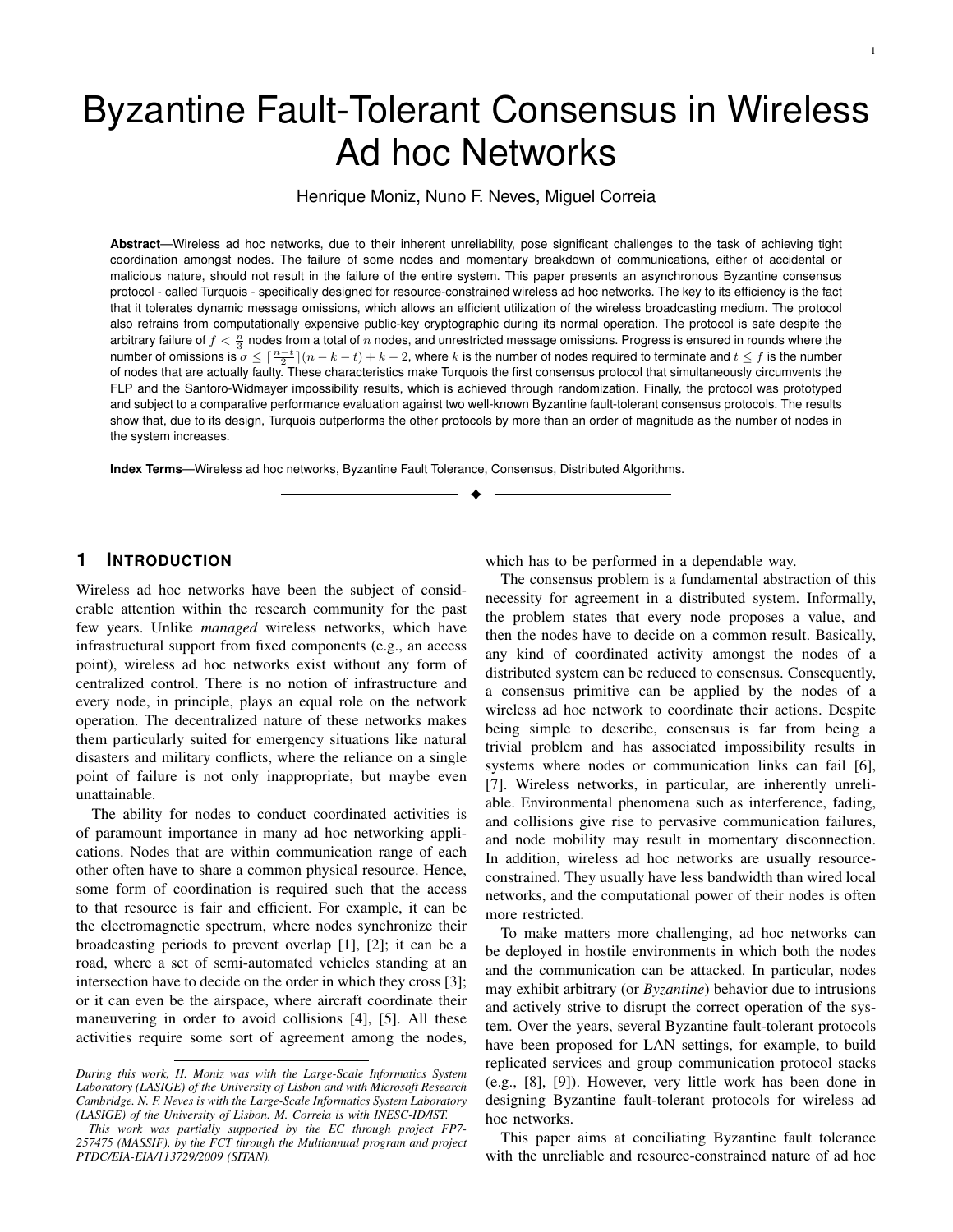networks. To achieve this, the paper focuses on the problem of Byzantine fault-tolerant binary consensus for single-hop wireless ad hoc networks, while assuming a system model that closely matches the reality of wireless environments. In particular, it is assumed that nodes are subject to transitory disconnection (due to mobility or unreliable communication) and permanent corruption by a malicious entity. The focus on the single-hop scenario is directly related to the fact that nodes within direct communication range of each other frequently have to synchronize their actions due to their physical proximity. While consensus may also be useful in multi-hop scenarios, any single-hop protocol can be adapted to a multi-hop scenario if supported by an adequate routing layer (e.g., [10], [11]), which is a well-studied problem in the context of wireless networks.

A system model that accurately captures the fundamental characteristics of the environment is crucial for efficiency. Since a wireless network provides a natural broadcasting medium, the cost of transmitting a message to multiple nodes can be just the same of sending it to a single one, as long as they are within communication range. Properly exploited, this property can have a profound impact on performance. However, to take advantage of this property one needs to depart from the traditional modeling assumptions of Byzantine faulttolerant systems. Usually these assume a reliable point-to-point communication model, which hinders any possibility of taking advantage of the broadcasting medium (because it forces the implementation of end-to-end message delivery mechanisms, e.g., TCP). Thus, the underlying model should also embrace the inherent unreliability of radio communications.

To this end, we propose a model that derives from the *communication failure model* introduced by Santoro and Widmayer [7]. Their model assumes the existence of dynamic and transient transmission faults, meaning that any communication from one node to another can be faulty at one moment and be correct at another. In a wireless environment, this implies that any broadcast message may be delivered non-uniformly by the intended recipients. Some of them may deliver the message, while others may not. Under particularly harsh conditions, like a jamming attack, even all messages may be lost during a period of time.

More concretely, our model assumes an asynchronous system composed of  $n$  ad hoc nodes where a subset  $f$  of them may be compromised by a malicious adversary (with  $f < \frac{n}{3}$ ). Compromised nodes can fail in an arbitrary manner, namely by sending messages with erroneous content or by simply becoming silent. Therefore, we will consider that potentially all transmissions from these nodes might be lost (or discarded), either due to network omission faults or bad behavior. Additionally, we will assume the existence of *dynamic omission transmission faults* that might affect the communications between correct nodes. Our consensus protocol will ensure progress towards a decision in rounds where the number of omissions of messages transmitted between correct nodes is bounded by  $\sigma \leq \lceil \frac{n-t}{2} \rceil (n-k-t) + k - 2$  (where k is the number of nodes required to decide and  $t \leq f$  is the number of nodes that are actually faulty). If a higher number of faults occur, then the protocol always ensures safety, but progress might be stopped or continue at a slower pace until the network starts to lose less messages.

The paper has the following contributions:

 $(1)$  A binary consensus protocol, named Turquois<sup>1</sup>, designed to tolerate a combination of Byzantine nodes and dynamic omission transmission faults.

(2) Since the system is asynchronous and can have both Byzantine nodes and dynamic omission faults, consensus is bound by the impossibility results of [6], [7]. Turquois circumvents these impossibility results by employing randomization, ensuring termination with probability 1.

(3) A novel mechanism for broadcast message authentication that resorts to an inexpensive hashing operation instead of typical public-key cryptography, preserving the computational restrictions usually associated with mobile nodes and increasing efficiency.

(4) An extensive performance evaluation of Turquois, both in a network simulator and in a real-world testbed, which includes a detailed comparison with two well-known Byzantine fault-tolerant binary consensus

The remainder of the paper is organized as follows. Section 2 discusses the related work. Section 3 presents the system model and defines the k-consensus problem, which is essentially the classic consensus problem adapted to our system model. Section 4 presents Turquois, our randomized algorithm to k-consensus that tolerates both dynamic omission failures and Byzantine nodes. Section 6 evaluates the performance of Turquois in both a real-world testbed and a simulation environment. Section 7 presents our conclusions. Finally, the complete correctness proof of Turquois is presented in Appendix A.

## **2 RELATED WORK**

Over the past decade, there have been some contributions to the solution of consensus in wireless ad hoc networks, however, almost all of them did not consider the presence of Byzantine nodes. Research on Byzantine fault-tolerant protocols for wireless environments has been practically restricted to broadcasting problems [12], [13], [14], [15], [16].

Consensus in wireless ad hoc networks. Concerning the problem of consensus, Badache et al. were the first to present a protocol specifically for wireless environments [17]. Their solution considers that mobile hosts (MHs) are connected to fixed mobile support stations (MSSs), which are assumed to be fully connected. To solve consensus, each MH communicates the initial proposal value to the respective MSS. The MSSs execute amongst themselves the Chandra-Toueg consensus protocol using a  $\circ$ S failure detector [18], and then communicate the decision value to the associated MHs. Later on, this work was extended by Seba et al. to take into consideration the dynamism in the set of MSSs executing consensus due to the handover of MHs [19].

Wu et al. describe a hierarchical consensus protocol for mobile ad hoc networks [20]. Their protocol selects a subset of predefined mobile nodes to act as *clusterheads*, which take essentially the same role of the MSSs in the protocol

<sup>1.</sup> Turquois: 1. a semiprecious stone, typically opaque and of a sky-blue color; 2. french for Turk, historic enemy of the Byzantine.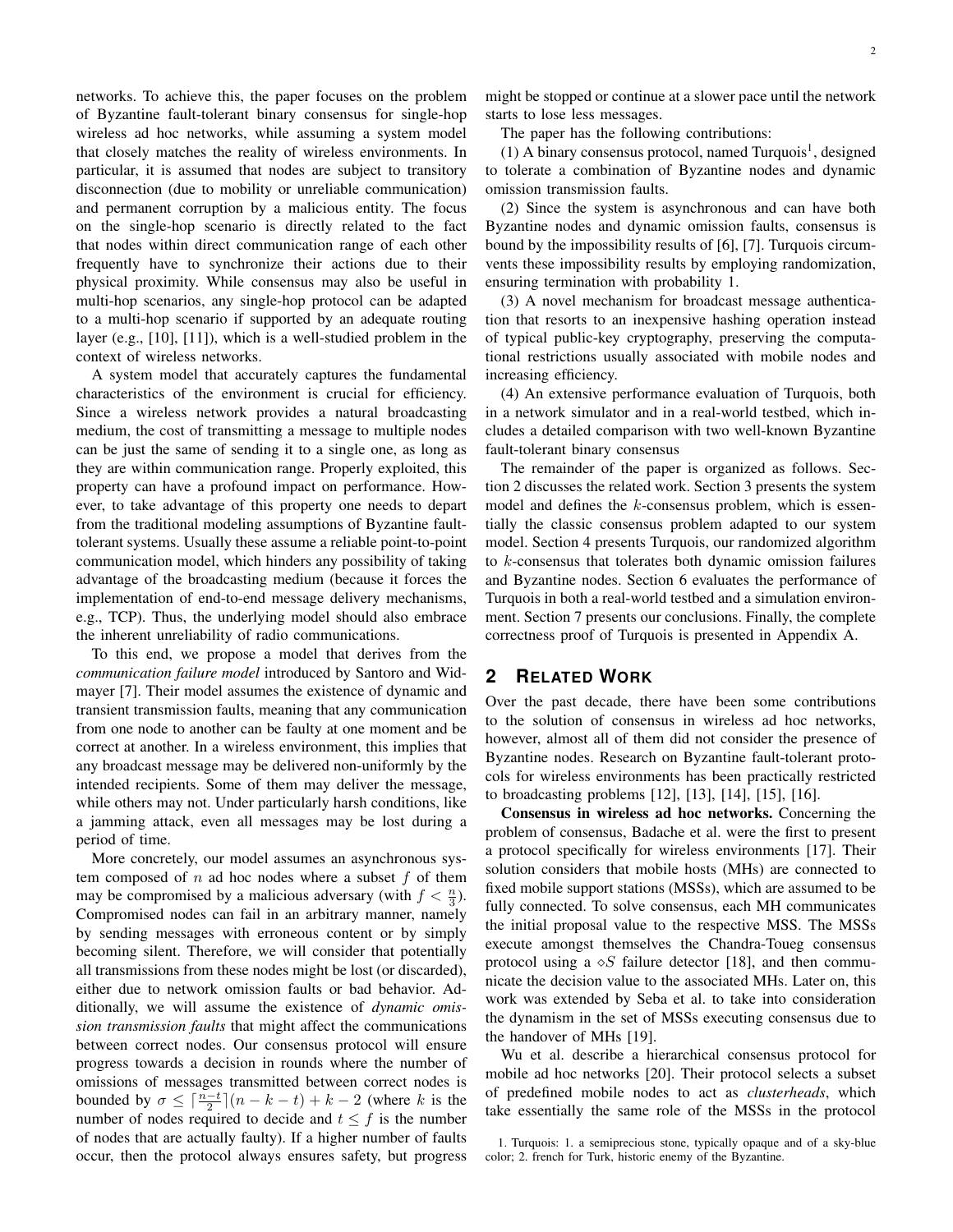of Badache et al. [17]. The *clusterheads* gather the initial values of their associated nodes and execute consensus using a  $\Diamond P$  failure detector. The decision is then propagated from the *clusterheads* to the nodes. Vollset et al. present randomized consensus protocols that tolerate crashing nodes and arbitrary topological changes [21]. Their solution, however, requires a fairness condition where correct nodes are not permanently disconnected.

Consensus with dynamic omission failures. The research discussed so far in this section assumes reliable links. In this paper, we address the consensus problem under a model that extends the *communication failure model* of Santoro and Widmayer [7], [22]. The communication failure model has an associated impossibility result, stating that there is no deterministic solution to the problem of k-*agreement* (i.e.,  $k > \lceil \frac{n}{2} \rceil$  nodes decide the same value 0 or 1) if more than n−2 messages can be lost at each synchronous communication round. This is a very restrictive result because a single node crash causes  $n$  omission failures per round, thus preventing consensus.

Chockler et al. described a consensus algorithm for a system where nodes can fail by crashing and messages can be lost due to collisions [23]. Their protocol can solve consensus due to the additional power offered by collision detectors, which allow nodes to take measures to recover from message losses. Message omissions other than those due to collisions, however, are not covered by their model.

Borran et al. [24] address consensus under the *heard-of model* (HO) [25], which permits a fine-grained specification of the patterns of message delivery allowed for the problem to be solvable. This work uses the HO model to express the Paxos algorithm [26] and extend it with a communication layer for wireless networks, which provides a leader election service. The reliance on a leader may not be very appropriate in some ad hoc scenarios, and the problem of dynamic omission transmission failures is not taken in consideration because the protocol assumes periods of reliable and delay bounded message deliveries.

Biely et al. also employs the HO model to distinguish cases where the fault pattern exceeds the upper bound of Santoro and Widmayer, but not in a harmful way to the system (e.g.,  $n-1$ ) faults are harmful if they originate at the same node, but may not be if they originate each one at a different nodes) [27]. The work of Schmid et al. presents an analogous contribution in the sense that it limits the number of faults that each node may experience [28]. None of these two contributions, however, deal with the essence of the Santoro-Widmayer impossibility result because faults are artificially restricted.

Moniz et al. address this issue by presenting a randomized consensus algorithm that tolerates a new upper bound of  $\lceil \frac{n}{2} \rceil (n - k) + k - 2$  dynamic omission failures per communication round, regardless of their pattern [29]. The protocol described in this paper tolerates not only dynamic transmission omission faults, but also a static, *a priori* unknown, subset of Byzantine nodes.

Consensus with message loss. Some classical protocols in the literature tolerate arbitrary message loss in their channels (e.g., Paxos [26], [30], BFT [31], and Fast Byzantine Paxos [32]). As with Turquois, these protocols maintain safety despite unrestricted message loss. There protocols, however, rely on a leader node for progress. Liveness is ensured only if correct nodes agree on the identity of the leader and can communicate with the leader in a reliable and timely manner. This assumption is what allows these protocols to circumvent the Santoro-Widmayer impossibility result.

More recently, Borran & Schiper introduced a protocol that, like ours, is leader-free, tolerates Byzantine nodes, and is always safe regardless of the number of omission faults [33]. To circumvent the Santoro-Widmayer impossibility result, their model assumes the existence of a Global Stabilization Round (GSR), after which communication between correct nodes is assumed to be reliable. In other words, there are no omission faults in the system involving correct nodes after a specific, but unknown, point in time (i.e., the GSR).

## **3 SYSTEM MODEL AND PROBLEM DEFINITION**

System model. The system is composed by a fixed and known set of  $n$  nodes, each one running a single process belonging to  $\Pi = \{p_0, p_1, ..., p_{n-1}\}.$  The communication between processes proceeds in asynchronous broadcast rounds. At each round, every node  $p_i \in \Pi$  transmits a message m to every node  $p_i \in \Pi$ , including itself, by invoking broadcast (m). A round r is defined as the  $r^{th}$  time that nodes invoke the broadcast() primitive and is triggered by a clock tick local to each node.

The fault model assumes that up to  $f$  nodes can be Byzantine, and that these nodes may fail in an arbitrary way. For example, a Byzantine node can become silent, send messages with wrong values, or collude with other Byzantine nodes to disrupt the correct operation of the system. Such nodes are said to be *faulty*, while nodes that follow the algorithm are called *correct*.

The fault model also accommodates dynamic omission failures in message transmissions amongst correct nodes. A transmission between two correct nodes  $p_i$  and  $p_j$  is subject to an omission failure if the message broadcast by  $p_i$  is not received by  $p_j$ . The number of omission failures that can occur per round is unrestricted, in the sense that safety properties are always guaranteed. However, in order to ensure progress, we will make the following fairness assumption: given an unbounded number of rounds, there are infinitely many rounds in which the number of omission faults that affect correct nodes is bounded by a  $\sigma$  value (see protocol description). If a message m transmitted by node  $p_i$  to node  $p_j$  is not subject to a dynamic omission failure and both nodes are correct, then m is eventually received by  $p_i$ .

Cryptographic functions employed in the protocol are secure and can not be subverted by an adversary, and each node  $p_i \in$ Π can call a local random bit generator to obtain unbiased bits observable only by  $p_i$ .

Problem definition. The paper addresses the k-*consensus* problem. This problem considers a set of  $n$  nodes where each node  $p_i$  proposes a binary value  $v_i \in \{0, 1\}$ , and at least  $k$  of them have to decide on a common value proposed by one of the nodes (with  $\frac{n+f}{2} < k \leq n-f$ ). The remaining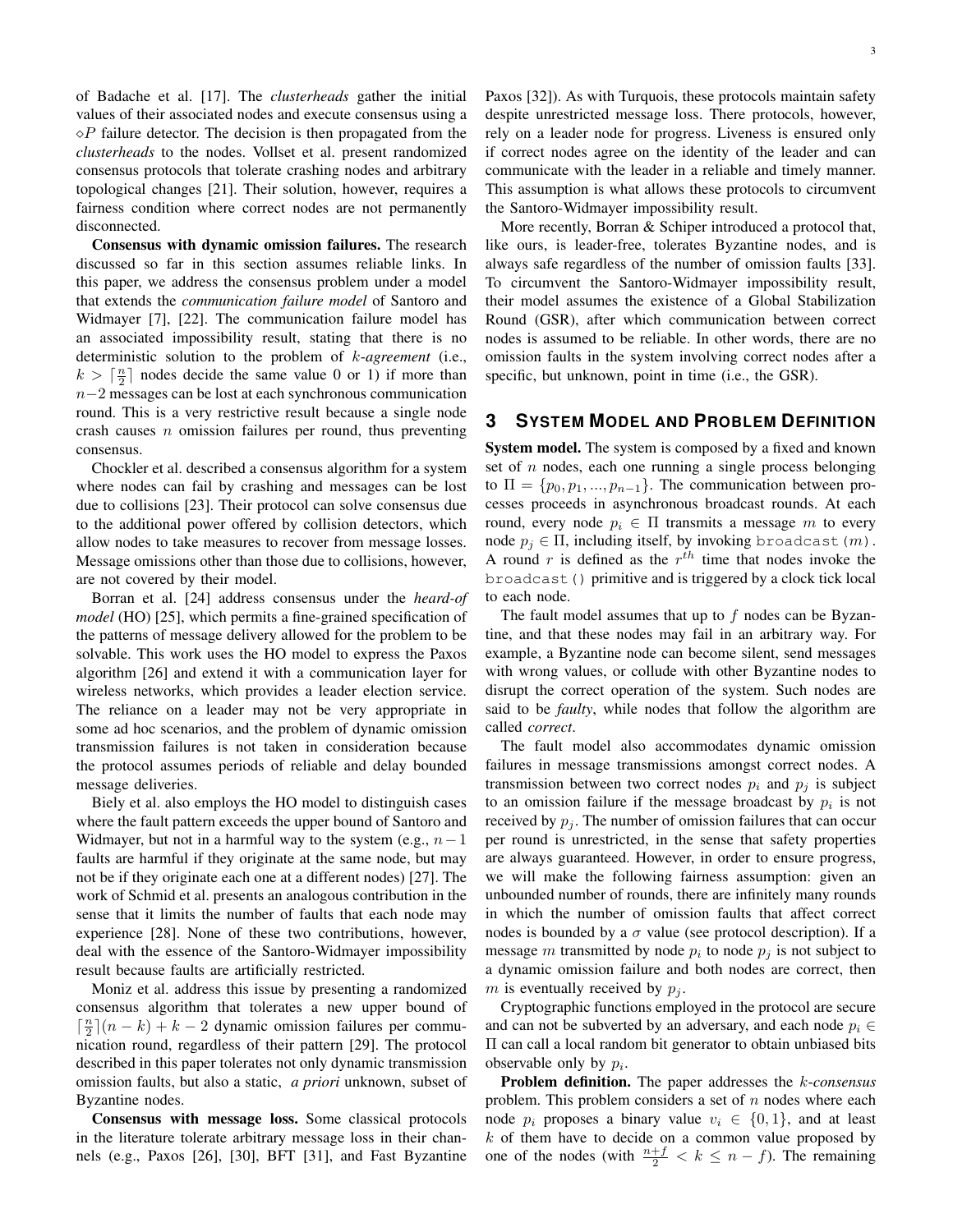non-Byzantine nodes (at most  $n - k$ ) do not necessarily have to decide, but if they do, they are not allowed to decide on a different value. Our problem formulation is designed to accommodate a randomized solution and is formally defined by the properties:

- *Validity*. If all correct nodes propose the same value  $v$ , then any correct node that decides, decides  $v$ .
- *Agreement.* No two correct nodes decide differently.
- *Termination*. At least *k* correct nodes eventually decide with probability 1.

The consensus problem in its binary variant can either be used in itself (e.g., Atomic Commitment [34]) or as a building block for other useful protocols. It is a well-studied problem of how to apply binary consensus as a black box to solve, for example, multi-valued consensus or atomic broadcast [35], [36], [37], [38], [39], [40].

## **4 TURQUOIS: BYZANTINE** k**-CONSENSUS**

The Turquois algorithm allows  $k$  nodes out of  $n$  to reach consensus on a binary value  $v \in \{0,1\}$  (see Algorithm 1). Correctness is maintained as long as the number of Byzantine nodes is bounded by  $f < \frac{n}{3}$ . Furthermore, the algorithm ensures safety (i.e., the validity and agreement properties) despite an unrestricted number of transmission omission faults. Progress towards termination is guaranteed in rounds where the number of omission faults is  $\sigma \leq \lceil \frac{n-t}{2} \rceil (n-k-t)+k-2$ , where  $t \leq f$  is the number of nodes in the system that are actually faulty. Turquois is a randomized algorithm as it relies on each node  $p_i$  having access to a *local coin*<sup>2</sup> mechanism that returns random bits observable only by  $p_i$  (e.g., [43], [44]). The first local coin protocol was proposed by Ben-Or, of which our protocol is reminiscent [43].

Intuitively, the algorithm is structured around a cycle of three phases. The phases of the cycle are called CONVERGE, LOCK, and DECIDE. A node is in each one of these phases when its phase value is, respectively,  $\phi_i$  (mod 3) = 1,  $\phi_i$  $\pmod{3} = 2$ , and  $\phi_i \pmod{3} = 0$ . The cycle is repeated as long as it is necessary for the nodes to decide on a common value. Each phase in the cycle plays a specific purpose. In the CONVERGE phase, nodes try to converge their proposal values by updating their proposal value  $v_i$  to the value observed most times in that phase. Next, in the LOCK phase, nodes try to *lock* on a single value  $v \in \{0, 1\}$ . Each node either sets its proposal value to this v or to a value  $\perp$  indicating a lack of preference. Finally, in the DECIDE phase, nodes attempt to decide on the value *locked* on the previous phase. If a node is not able to decide at the end of a DECIDE phase, it may propose a random value at the beginning of the following cycle. This random step guarantees that eventually there is a cycle that starts with enough correct nodes proposing the same value. When this happens,  $k$  correct nodes necessarily decide by the end of that cycle.

Additionally, the algorithm resorts to a message validation procedure for every message received (lines 8-9), which is described in detail in Section 5. The validation procedure limits the power of Byzantine nodes by providing authentication and enforcing congruency in the proposal values. It is useful to analyze the algorithm being mindful that the validation procedure provides these properties. This design is akin to the contribution of Srikanth & Toueg on simulating authenticated broadcasts for Byzantine algorithms [45].

| <b>Algorithm 1:</b> Turquois: a Byzantine $k$ -consensus algorithm |  |  |  |  |  |  |
|--------------------------------------------------------------------|--|--|--|--|--|--|
|--------------------------------------------------------------------|--|--|--|--|--|--|

```
Input: Initial binary proposal value proposal_i \in \{0, 1\}Output: Binary decision value decision_i \in \{0, 1\}1 \phi_i \leftarrow 1;2 v_i \leftarrow proposal_i;3 status<sub>i</sub> \leftarrow undecided;
 4 V_i \leftarrow \emptyset;TASK T1:
 5 when local clock tick do
 6 | broadcast(\langle i, \phi_i, v_i, status_i \rangle);7 end
    TASK T2:
 8 when m = \langle j, \phi_j, v_j , status_j \rangle is received do<br>9 | V_i \leftarrow V_i \cup \{m : m \text{ is valid}\}.V_i \leftarrow V_i \cup \{m : m \text{ is valid}\};10 if \exists \langle \ast, \phi, v, status \rangle \in V_i : \phi > \phi_i then
11 \phi_i \leftarrow \phi;
12 if \phi (mod 3) = 1 and v is the result of a coin flip then
13 \begin{array}{|c|c|c|c|c|}\n\hline\n & v_i \leftarrow \text{coin}_i(\cdot); \\
\hline\n\text{else}\n\end{array}\begin{array}{c|c} 14 \\ 15 \end{array} | else
              |v_i \leftarrow v;end
17 status<sub>i</sub> ← status;<br>18 end
         end
19 if |\{ \langle *, \phi, *, * \rangle \in V_i : \phi = \phi_i \}| > \frac{n+f}{2} then
20 i if \phi_i \pmod{3} = 1 then \forall * phase CONVERGE */21 | | v_i \leftarrow majority value v in messages with phase \phi = \phi_i;
22 else if \phi_i \pmod{3} = 2 then \phi_i \pmod{3} = 2 then \phi_i \neq \phi_i23 i if \exists v \in \{0, 1\} : |\{\langle *, \phi, v, * \rangle \in V_i : \phi = \phi_i\}| > \frac{n+f}{2} then
24 | | | v_i \leftarrow v;25 \vert \vert \vert else
                    v_i \leftarrow \perp;end
28 \parallel else \parallel \star phase DECIDE \star /
29 if \exists v \in \{0, 1\} : |\{\langle *, \phi, v, * \rangle \in V_i : \phi = \phi_i\}| > \frac{n+f}{2} then
30 | | status<sub>i</sub> ← decided;
31 \mid \cdot \cdot \cdot end
32 i if \exists v \in \{0, 1\}: |\{\langle *, \phi, v, * \rangle \in V_i : \phi = \phi_i\}| \ge 1 then
33 | | | v_i \leftarrow v;34 \parallel \parallel else
35 | \cdot | \cdot | v_i \leftarrow \text{coin}_i ();
                  end
37 end
38 \theta_i \leftarrow \phi_i + 1;<br>39 end
         end
         if status_i = decided then
41 | decision_i \leftarrow v_i;
42 end
43 end
```
Each node  $p_i$  has an internal state comprised by three variables: (1) the *phase*  $\phi_i \geq 1$ , (2) the *proposal value*  $v_i \in \{0, 1\}$ , and (3) the *decision status* status<sub>i</sub>  $\in$  {*decided, undecided*}. Each node starts its execution with  $\phi_i = 1$ ,  $status_i$ undecided, while  $v_i$  is set to the initial proposal value indicated by the input parameter  $proposal_i$  (lines 1-3). Each node also maintains a set  $V_i$ , initially set to empty (line 4), where it keeps the messages received throughout the execution

<sup>2.</sup> As opposed to a *shared coin* that returns bits observable by all nodes (e.g., [41], [42]).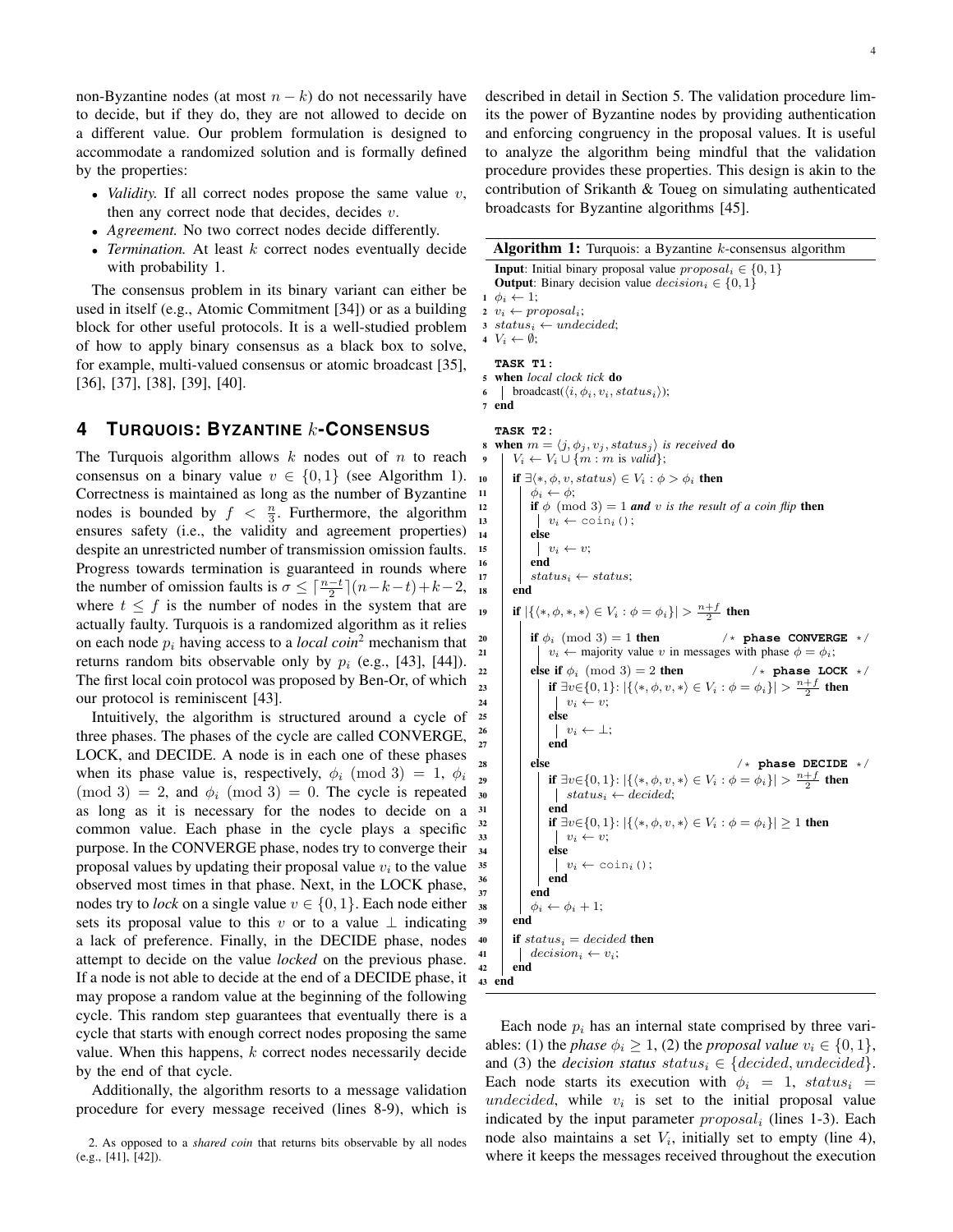of the algorithm.

The algorithm is run in parallel by tasks T1 and T2, which are activated by the respective when condition (lines 5 and 8). When activated, a task runs towards completion without any interruption from the other task. Task T1 defines a broadcasting round and is activated periodically upon a local clock tick (lines 5-7). A node  $p_i$  broadcasts a message of the form  $\langle i, \phi_i, v_i, status_i \rangle$  containing its identifier i and the variables that comprise its internal state.

Task T2 is activated whenever a message arrives (lines 8- 43). Some of the messages that a node is supposed to receive may be lost, or may carry invalid content if transmitted by a Byzantine node. Therefore, all arriving messages are subject to a validation procedure that constrains the wrongful actions of Byzantine nodes. Essentially, a message is considered *valid* if it could have been sent by a node that followed the algorithm (details in Section 5). Valid messages are accumulated in set  $V_i$  (line 9), while the others are discarded.

Based on its current internal state and the messages accumulated in set  $V_i$ , a node  $p_i$  performs a state transition, which happens when one of two conditions occur:

- 1) the set  $V_i$  holds some message whose phase value  $\phi$  is *higher* than the current phase  $\phi_i$  of  $p_i$ ;
- 2) the set  $V_i$  holds more than  $\frac{n+f}{2}$  messages whose phase is *equal* to the current phase  $\phi_i$  of  $p_i$ .

The first case is as follows (lines 10-18). When the condition is met (line 10), node  $p_i$  updates the state to match the state of the received message, with a slight exception. The special instance is the following: if the phase value is  $\phi$  (mod 3) = 1 and the value  $v$  was obtained from the result of a coin flip (which can be verified from the validation procedure described in Section 5), then  $p_i$  executes a local coin flip to determine  $v_i$ (lines 12-13). Since it is not possible to force Byzantine nodes into a fair coin flip, this step becomes necessary to guarantee that correct nodes assume a random value.

The second case involves more steps (lines 19-39). The way a node  $p_i$  updates its state depends on the value of its current phase number  $\phi_i$  modulo 3. In CONVERGE phases  $(\phi_i \pmod{3} = 1)$  the proposal value is set to the majority value of all messages with phase value  $\phi = \phi_i$  (lines 20-21).

In LOCK phases ( $\phi_i \pmod{2} = 2$ ) the proposal value  $v_i$ is updated the following way (lines 22-27): if there are more than  $\frac{n+f}{2}$  messages of the form  $\langle *, \phi, v, * \rangle$  in  $V_i$  with  $\phi =$  $\phi_i$  and the same value v, then  $v_i$  is set to v (lines 23-24), otherwise it is set to a special value  $\perp \notin \{0, 1\}$  indicating a lack of preference (lines 25-26). This step ensures that in the following phase  $\phi_i + 1$  every node either proposes the same value  $v \in \{0, 1\}$  or  $\perp$ . Furthermore, if there was unanimity amongst correct nodes at the previous phase  $\phi_i-1$ , then every node must set its proposal value to the same value  $v$  (since messages with a different value are considered invalid). This will imply that in the next phase  $\phi_i + 1$  every node receives the same value  $v \in \{0, 1\}$  in all valid messages and decides.

In DECIDE phases ( $\phi_i \pmod{2} = 0$ ), a node sets status<sub>i</sub> to *decided* if there are more than  $\frac{n+f}{2}$  messages of the form  $\langle *, \phi, v, * \rangle$  in  $V_i$  with  $\phi = \phi_i$  and the same value  $v \neq \bot$  (lines 29-31). The proposal value  $v_i$  is set to v if there is at least one message of the form  $\langle *, \phi, v, * \rangle$  in  $V_i$  with  $\phi = \phi_i$  and

a value  $v \neq \perp$ . Otherwise,  $v_i$  is set to the value of function coin(), which returns a random number 0 or 1, each with probability  $\frac{1}{2}$  (lines 32-36). Regardless of the previous steps, the phase is always incremented by one unit (line 38).

At the end of each round, a node  $p_i$  checks if  $status_i$ has been set to *decided*. If so, it decides by setting the output variable  $decision_i$  to the current proposal value  $v_i$ (lines 40-42). Further accesses to this variable do not modify its value. Hence, they have no impact on the correctness of the algorithm. The full correctness proof can be found in Appendix A.

As stated before, the algorithm is safe despite unrestricted message omissions and ensures progress in rounds where the number of omissions is  $\sigma \leq \lceil \frac{n-t}{2} \rceil (n-k-t)+k-2$ . It is worthy to stress that omissions of message transmissions between correct nodes are accounted in sigma. Any faulty behavior involving Byzantine nodes, including message omissions, is already fully captured by  $t \leq f$ , the number of Byzantine nodes actually present in the system. Furthermore, although  $\sigma \leq \lceil \frac{n-t}{2} \rceil (n-k-t) + k - 2$  is a sufficient condition for progress, there may be instances where it is not necessary. For example, when some messages are omitted in one round and are the only ones received in a subsequent round, it may be the case where in both rounds the number of omissions is higher than  $sigma$ , but both rounds combined accumulate the sufficient messages in some set  $V_i$  such that  $p_i$  increments its phase number.

Regarding the storage requirements for the algorithm and the message size, these are both  $O(n)$ . The storage asymptotic upper bound is driven by vector  $V_i$ . This vector only needs to maintain messages with phase value  $\phi \geq -\phi - 2$ , which are necessary for semantic validation described in the following section. Since the phase value of a node always matches the message received with the highest phase value (lines 10-11), this implies the storage of  $O(n)$  messages. The message size is  $O(n)$  also because of the semantic validation.

## **5 VALIDATION OF MESSAGES**

A node  $p_j$  must check the validity of arriving messages before adding them to set  $V_i$ . This procedure is fundamental to the correct operation of the protocol because it limits the wrongful actions that a Byzantine node can accomplish. There are two types of validation that a message must pass: authenticity validation and semantic validation. The first guarantees that some of the fields of a message were actually generated by a node  $p_i$ , while the second ensures that the contents of a message are congruent with the current execution of the algorithm. A message is deemed *valid* if it passes both tests.

#### **5.1 Authenticity Validation**

This form of validation provides (partial) message authentication. More precisely, for any message  $\langle i, \phi, v, status \rangle$ , it provides to a receiving node  $p_i$  assurance that the values of  $\phi$ and  $v$  originated at the alleged source node  $p_i$ . This statement deserves the following caveat. The authenticity of the *status* variable is not protected by this mechanism. Consequently, it is possible for a malicious entity to replay a message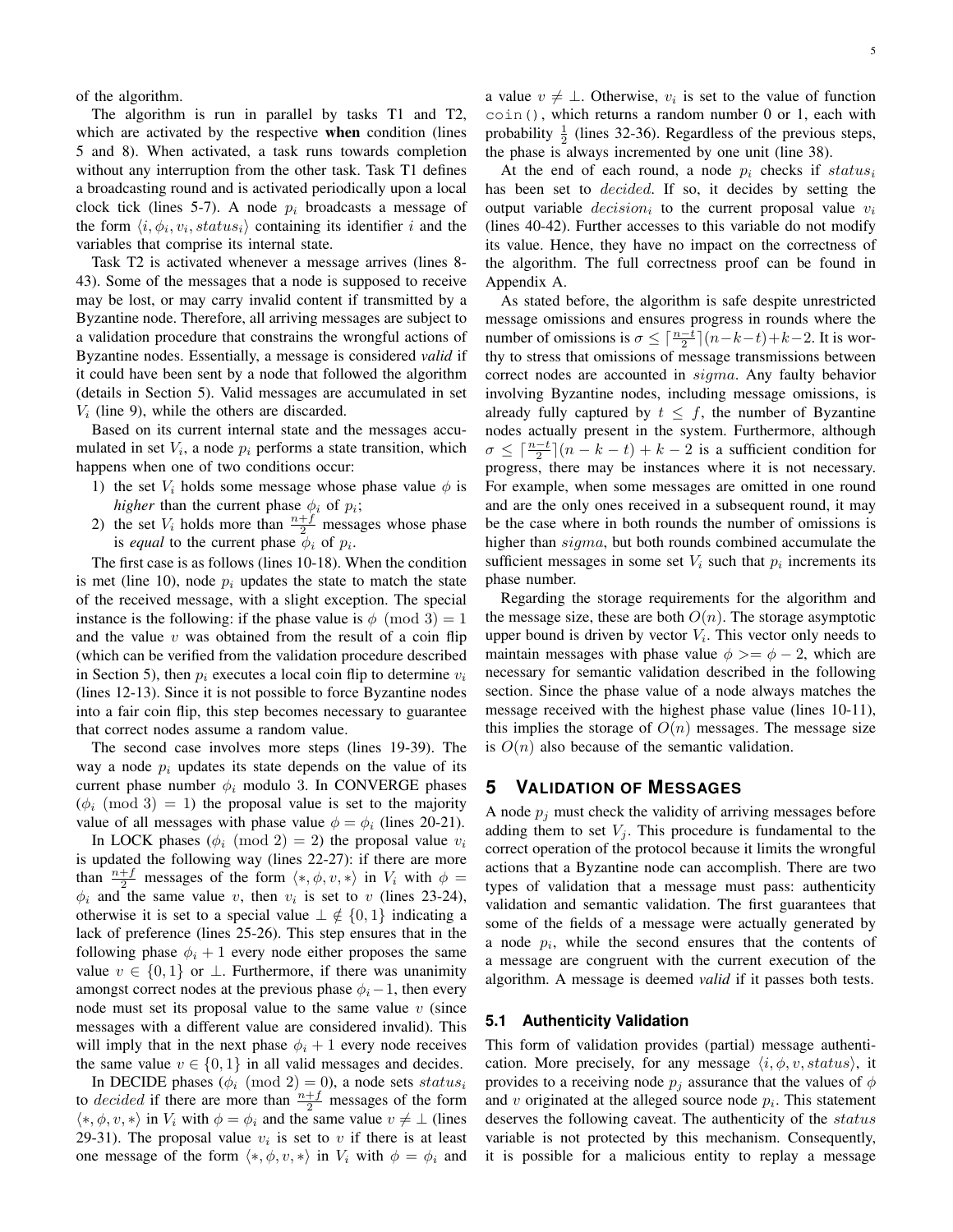$\langle i, \phi, v, status \rangle$  with an arbitrary status value. This, however, does not impact the correctness of the protocol because our semantic validation mechanism (see next section) requires nodes to justify their status based on the received proposal values, therefore, making the attack ineffective.

Authentication is based on a mechanism for generating and verifying *one-time hash-based message signatures* that is particularly efficient for a round-based group communication protocol with a small domain of input values. In our case, the mechanism is devised for an input domain of three values (0, 1, and  $\perp$ ), which represents the possible proposal values that a message can have. To the best of our knowledge, this is the first time such a mechanism is employed in an agreement protocol.

The mechanism is composed by a generic *message authentication* procedure for each phase of the k-consensus protocol, and by a *key exchange* procedure that has to be executed periodically. The message authentication resorts to an efficient one-way hash function  $H$  to generate hash values of length  $h$ (e.g., SHA-256 or RIPEMD-160) [46]. The key exchange procedure resorts to a more computationally expensive trapdoor one-way function  $F$  (e.g., RSA [47]) that is used to sign an array of verification keys. It is assumed that each node  $p_i$  has an associated public/private key pair to be used in  $F$ , where  $pu_i$  is the public key and  $pr_i$  is the private key. Every node knows the public key of all other nodes.

#### *5.1.1 Key Exchange*

The key exchange procedure generates  $m$  secret keys, which are essentially random bit strings of length  $h$ , and distributes the corresponding verification keys. These are valid for  $m$ phases of the k-consensus protocol. If  $m$  is equal to or larger than the number of phases required to reach consensus, then the key exchange procedure only needs to be executed once, at the beginning of the  $k$ -consensus protocol. Potentially, this scheme can be further optimized so that a single key exchange can span multiple instances of the k-consensus. Nevertheless, for clarity purposes, we describe the scheme assuming only a single instance.

For each node  $p_i$ , the key exchange  $e \geq 1$  consists of the following steps. Node  $p_i$  generates a two-dimensional array  $SK_i$  of secret keys, such that each element  $SK_i[\phi][v]$  is a random bit string of length h, with  $(e - 1)m + 1 \le \phi \le$ em and  $v \in \{0, 1, \perp\}^3$ . It then creates an equivalent twodimensional array  $VK_i$  of verification keys, such that each element  $VK_i[\phi][v] = H(SK_i[\phi][v])$ . Finally, the verification keys array  $VK_i$  is signed using the trapdoor one-way function F and the private key  $pr_i$ , and then both the  $VK_i$  and the signature are disseminated to the other nodes using an out-ofband reliable channel.

When  $VK_i$  arrives to a node, the correctness of the keys is confirmed by verifying the signature with the public key of  $p_i$ , and then the array is stored for future use. For efficiency purposes, the first  $VK_i$  array can be distributed offline along with the public keys. Subsequent arrays may be transmitted during idle periods of the system such that interference with normal execution is kept to a minimum.

#### *5.1.2 Message Authentication*

For any phase  $\phi$ , a message  $\langle i, \phi, v, status \rangle$  broadcast by node  $p_i$  is authenticated by attaching  $SK_i[\phi][v]$ . When a node  $p_j$ receives the message, it applies the hash function to  $SK_i[\phi][v]$ and verifies if  $H(SK_i[\phi][v])$  is equal to  $VK_i[\phi][v]$ . If they are equal, then by the properties of cryptographic hash functions  $\phi$  and v originated at  $p_i$ .

#### **5.2 Semantic Validation**

The semantic validation ensures that the values carried by the three states variables within a message are congruent with the execution of the algorithm. For example, if, at phase  $\phi =$ 1, every correct node broadcasts the same value 0, then it is not possible for a node that is executing the protocol to send a proposal value of 1 at phase  $\phi + 1$ . Therefore, if such proposal arrives, then it must have been sent by a Byzantine node, and it can be discarded without impacting the protocol. In practice, this validation mechanism restricts the way that Byzantine nodes may lie.

There are two ways for the congruency of messages to be verified: one is *implicit* and the other is *explicit*. The implicit way is based on whenever a node receives a message, it checks if enough messages have arrived to justify the values carried by the message just received. For example, if a node has in set  $V_i$  more than  $\frac{n+f}{2}$  messages with phase  $\phi$ , then, for any message of the form  $\langle *, \phi+1, *, * \rangle$ , its phase value is implicitly valid.

The explicit way is based on broadcasting, along with the message, the previous messages that justify the values of the state variables. For example, a message with phase  $\phi + 1$  can be justified by having appended more than  $\frac{n+f}{2}$  messages of the form  $\langle *, \phi, *, * \rangle$  (and, naturally, the appended messages must also pass the validity checks).

Our current implementation of the algorithm resorts to both techniques. First, a node tries an implicit validation, which is optimistic by nature, and is much more efficient because messages are allowed to be kept small. However, if, for the following clock tick, a node is forced to broadcast the same message, then explicit validation is employed by appending the justifying messages.

Each of the state variables carried by a message are validated independently. A message passes this validation test if all three variables pass in their individual test. The messages required to validate each variable may sometimes overlap. We explain in more detail how to perform the validations. The pseudocode is in Algorithm 2. The pseudocode applies to both implicit and explicit validation. For the explicit validation, we assume any appended messages are also present in set  $V_i$ .

#### *5.2.1 Phase value*

The phase value  $\phi$  of a message of the form  $\langle *, \phi, *, * \rangle$  requires more than  $\frac{n+f}{2}$  messages of the form  $\langle *, \phi - 1, *, * \rangle$  to be considered valid (lines 1-3).

<sup>3.</sup> In practice,  $SK_i[\phi][\perp]$  only needs to be generated if  $\phi$  (mod 3) = 0 because  $\perp$  is an acceptable proposal value only in such phases.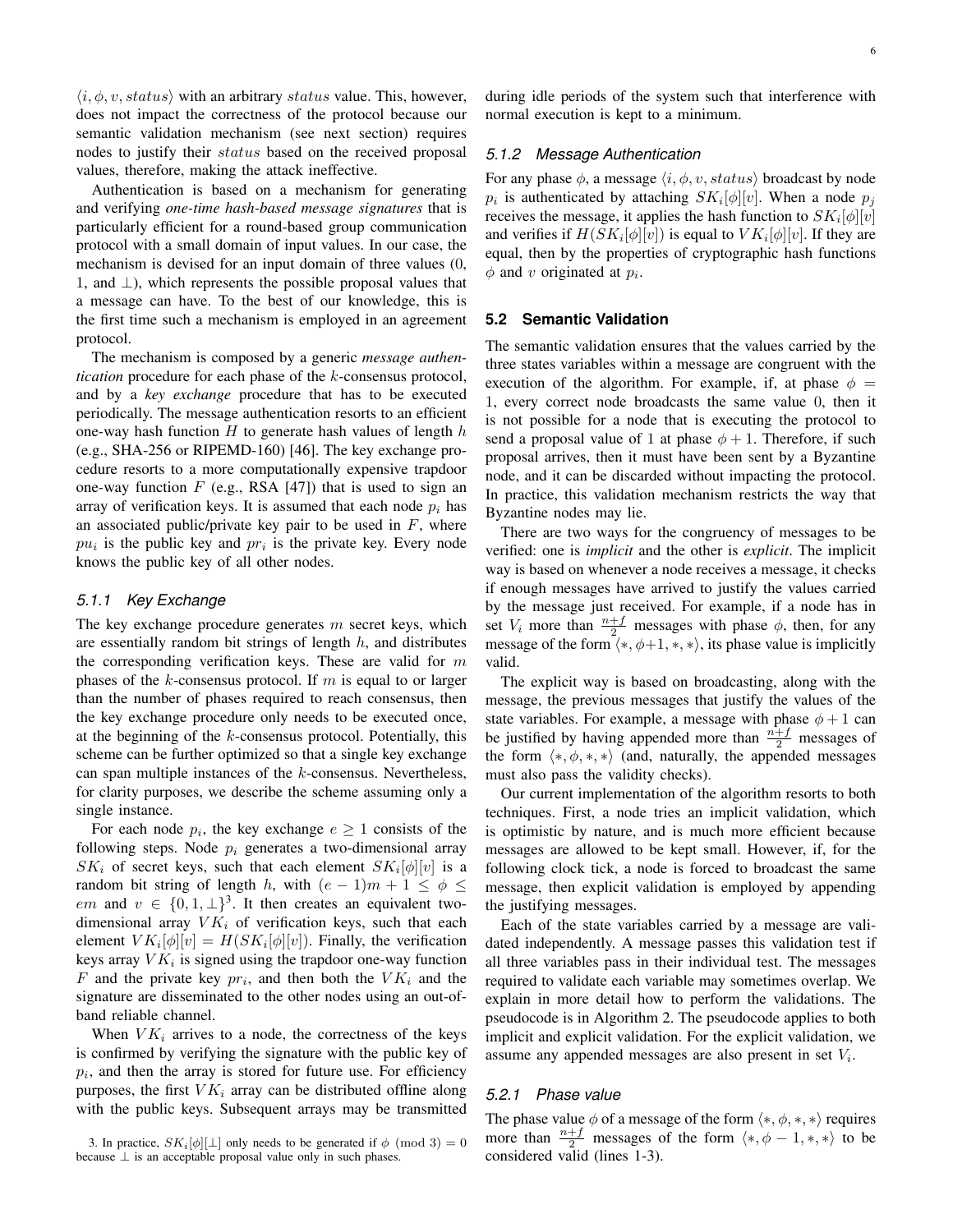#### Algorithm 2: Semantic validation procedure

```
Input: Incoming message of the form \langle j, \phi_j, v_j, status_j \rangleOutput: A boolean value indicating if the message is valid
    // phase value
 1 if not |\{\langle *, \phi, *, * \rangle \in V_i : \phi = \phi_j - 1\}| > \frac{n+f}{2} then
 2 return false;
 3 end
     // proposal value
 4 if \phi_j \pmod{3} = 2 then
 5 if not |\{(*,\phi,v,*)\in V_i: \phi = \phi_j - 1 \land v = v_j\}| > \frac{n+f}{2}/2 then
 6 return false;
 7 end
 8 else if \phi_j \pmod{3} = 0 then
 9 | if v_j \in \{0, 1\} then
10 if not |\{(*,\phi,v,*)\in V_i : \phi = \phi_j - 1 \wedge v = v_j\}| > \frac{n+f}{2} then
11 return false;
12 end
13 else if v_i = \perp then
14 if not |\{\langle *, \phi, v, * \rangle \in V_i : \phi = \phi_j - 2 \land v = 0\}| > \frac{n+f}{2}/2 then
15 return false;
16 end
17 if not |\{\langle *, \phi, v, * \rangle \in V_i : \phi = \phi_j - 2 \land v = 1\}| > \frac{n+f}{2}/2 then
18 return false;
19 end
20 end
21 else if \phi_j \pmod{3} = 1 \wedge \phi_j > 1 then
22 if not |\{(*,\phi,v,*)\in V_i : \phi = \phi_j - 2 \wedge v = v_j\}| > \frac{n+f}{2}23 and not |\{\langle *, \phi, v, * \rangle \in V_i : \phi = \phi_j - 1 \land v = \bot\}| > \frac{n+f}{2} then
24 return false;
25 end
26 end
       status value
27 if \phi_i \leq 3 then
28 if not status<sub>i</sub> = undecided then
29 return false;
30 end
31 else
32 if status<sub>j</sub> = decided then
33 if not |\{(*,\phi,v,*)\in V_i : \phi \pmod{3} = 0 \land v = v_j\}| > \frac{n+f}{2}then
34 return false;
35 end
36 else
37 i if not \left|\left\{\left\langle \ast, \phi, v, \ast\right\rangle \in V_i : \phi \text{ is the highest } \phi \text{ such that } \phi\right\}\right|\pmod{3} = 2 \land \phi < \phi_j \land v = 0}| > \frac{n+f}{2}/2 then
38 return false;
39 | end
40 if not \left| \left\{ \langle *, \phi, v, * \rangle \in V_i : \phi \text{ is the highest } \phi \text{ such that } \phi \right\} \right|\pmod{3} = 2 \land \phi < \phi_j \land v = 1}| > \frac{n+f}{2}/2 then
41 return false;
42 end
43 end
44 end
45 return true;
```
#### *5.2.2 Proposal value*

The validation of the proposal value varies according to the phase carried in the message. Messages with phase value  $\phi = 1$  are the only that do not require validation and are immediately accepted.

- *Messages with phase*  $\phi$  (mod 3) = 2: The proposal value v is valid if there are more than  $\left(\frac{n+f}{2}\right)/2$  messages with phase  $\phi - 1$  and proposal value v (lines 4-7).
- *Messages with phase*  $\phi$  (mod 3) = 0: If the proposal value is  $v \in \{0, 1\}$ , then it requires more than  $\frac{n+f}{2}$ messages with phase  $\phi - 1$  and proposal value v. If the

proposal value is  $\perp$ , then it requires more than  $\left(\frac{n+f}{2}\right)/2$ messages of the form  $\langle *, \phi - 2, 0, * \rangle$  and more than  $\left(\frac{n+f}{2}\right)/2$  messages of the form  $\langle *, \phi - 2, 1, * \rangle$  (lines 8-20).

• *Messages with phase*  $\phi$  (mod 3) = 1: The validity of proposal value  $v$  in these messages depends if it was obtained deterministically (Line 33) or randomly (Line 35). If obtained deterministically, it requires more than  $\frac{n+f}{2}$  messages of the form  $\langle *, \phi - 2, v, * \rangle$ . If set randomly, then it requires more than  $\frac{n+f}{2}$  messages of the form  $\langle *, \phi - 1, \perp, * \rangle$  (lines 21-25).

#### *5.2.3 Status value*

For the *status* variable, any message with phase  $\phi \leq 3$  must necessarily carry value *undecided* because no node can decide prior to phase 3 (lines 27-30). For messages with  $\phi > 3$ , a status = decided (and value v) requires more than  $\frac{n+f}{2}$ messages of the form  $\langle *, \phi, v, * \rangle$  where  $\phi \pmod{3} = 0$ . A status = undecided requires more than  $\left(\frac{n+f}{2}\right)/2$  messages of the form  $\langle *, \phi', 0, * \rangle$  and more than  $\left(\frac{n+f}{2}\right)/2$  messages of the form  $\langle *, \phi', 1, * \rangle$ , where  $\phi'$  must be the highest  $\phi'$  (mod 3) = 2 lower than  $\phi$  (lines 37-42).

## **6 PERFORMANCE EVALUATION**

This section analyzes the performance of Turquois in 802.11b wireless ad hoc networks under both a real-world network testbed and a simulation environment. It is composed by two main sections.

Section 6.1 compares primarily the performance of Turquois against the Bracha's and ABBA protocols. The protocols are executed in the Emulab platform [48], on a testbed composed of up to 16 rack-mounted and Wi-Fi enabled hosts. Like Turquois, both Bracha's and ABBA protocols are leader-free randomized algorithms that achieve optimal resilience on the number of Byzantine nodes. Unlike our protocol, they were not designed with a wireless environment in mind, and employ the typical asynchronous model with reliable point-to-point links.

These protocols were chosen essentially because they are leader-free, a characteristic we deem fundamental for wireless ad hoc networks. While there are faster protocols in the literature (e.g., BFT [31], Fast Byzantine Paxos [32]), their liveness is only guaranteed when there is a unique correct leader, all correct nodes agree on its identity, and the leader can communicate in a timely manner with sufficiently many nodes. These conditions are too strong for a wireless ad hoc network. This is specially true if the environment is considered hostile an implicit assumption when there are Byzantine failures - and some omission failures can be caused by a malicious attacker. For instance, suppose this attacker has just enough power to jam the communication of a single node. With a leader-based protocol, the attacker can follow a strategy of chasing the designated leader, severely thwarting the protocol execution. For this reason, we considered only leader-free protocols for evaluation.

The protocol of Bracha does not resort to any kind of cryptographic operations, apart from a computationally efficient hash function to authenticate the point-to-point channels, but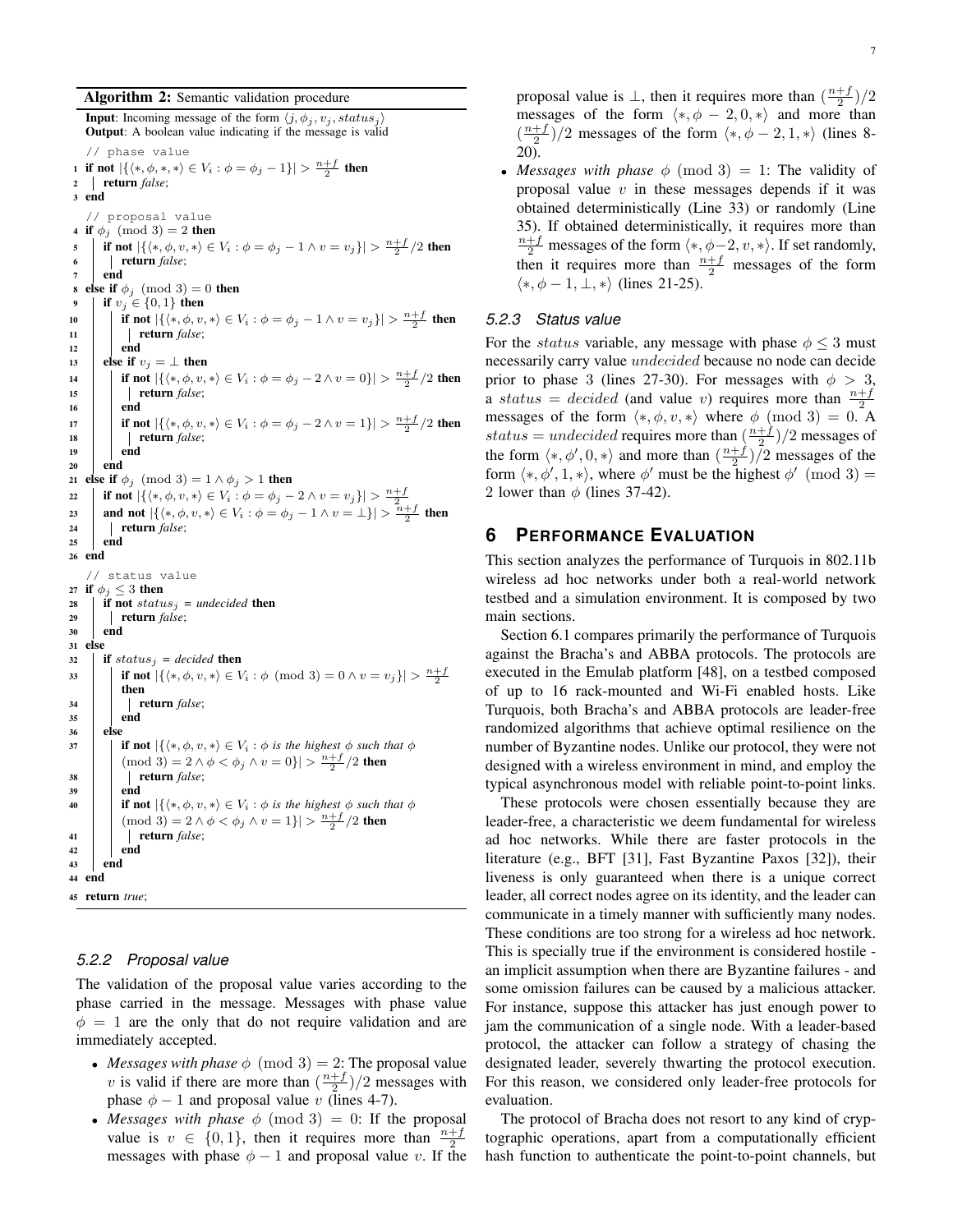requires many message exchanges (in complexity order of  $O(n^3)$ ), and the expected worst-case number of rounds to terminate is  $O(2^n)$ . The ABBA protocol, on the other hand, has message complexity of  $O(n^2)$  and terminates in a constant expected number of steps (at most two rounds of three steps each), but relies heavily on expensive public-key cryptography.

Section 6.2 analyzes the performance of Turquois in the ns-3 network simulator [49] and evaluates the impact of several additional parameters - not possible to evaluate under the experimental setting of the previous section - such as a significantly higher number of nodes.

#### **6.1 Protocol Comparison in Emulab**

This section evaluates the latency of the Turquois, Bracha's and ABBA protocols under several parameters such as the number of nodes, types of faults in the system, and distribution of the initial proposal values. Other aspects such as the clock tick mechanism of Turquois and the impact of its message authentication mechanism are also evaluated.

#### *6.1.1 Testbed and Implementation*

The experiments were carried out on the Emulab testbed [48]. A total of 16 nodes were used, each one with the following hardware characteristics: Pentium III CPU, 600 MHz of clock speed, 256 MB of RAM, and 802.11 a/b/g D-Link DWL-AG530 WLAN interface card. The operating system was the Fedora Core 4 Linux with kernel version 2.6.18.6. The nodes were located on the same physical cluster and were, at most, a few meters distant from each other.

All the protocols were implemented in C. In Turquois, nodes communicate using UDP broadcast. A local clock tick is triggered if one of the following conditions is true: (1) 10 ms have passed since the last broadcast, or (2) the phase value was changed. In both Bracha's and ABBA, the nodes use TCP to communicate because of their requirement of reliable point-to-point links. While the reliable point-to-point links do not have to necessarily be implemented as TCP channels, we use TCP for both the convenience and the maturity of the protocol. Bracha's protocol requires authenticated channels. To this end, we use the IPSec Authentication Header with security associations being established between every pair of nodes before the execution of the protocol. Both Turquois and ABBA employ their own authentication mechanisms. For these protocols, the cryptographic keys were generated and distributed before the execution of the protocols.

### *6.1.2 Methodology*

The performance metric utilized in the experiments is the *latency*. This metric is always relative to a particular node  $p_i$ , and it is denoted as the interval of time between the moment  $p_i$  proposes a value to a consensus execution, and the moment  $p_i$  decides.

The average latency for the whole set of nodes is obtained in the following manner. A signaling machine, which does not participate in the execution of the protocols, is selected to coordinate the experiment. It broadcasts a 1-byte UDP message to the  $n$  nodes involved in the experiment. When a node receives such a message, it starts a consensus execution. Nodes record the latency value as described above, and send a 1-byte UDP message to the signaling machine indicating the termination of the execution of the protocol. The signaling machine, upon receiving  $n$  such messages, waits five seconds, and recommences the procedure. The *average latency* is obtained by repeating this procedure 50 times, and then by averaging the latencies collected by all nodes. The confidence interval for the average latency is calculated for a confidence level of 95%.

The experiments were carried out for combinations of group size, proposal distribution, and fault load. The group size defines the number of nodes in the system. In our experiments, the values are 4, 7, 10, 13, and 16 nodes. The proposal distribution defines the initial values to be proposed by the nodes. In the *unanimous* proposal distribution all nodes propose the same initial value 1. In the *divergent* distribution nodes with an odd node identifier propose 1, while the others propose 0. The *fault load* defines the type of faults that are injected in the system. In the *failure-free* fault load, all nodes behave correctly. The *fail-stop* fault load makes  $f = \lfloor \frac{n-1}{3} \rfloor$  nodes crash before the measurements are initiated. In the *Byzantine* fault load,  $f = \lfloor \frac{n-1}{3} \rfloor$  nodes try to keep the correct nodes from reaching a decision by attacking the execution of the protocol. This is accomplished as follows. In both Bracha's and Turquois, a Byzantine node in phase 1 and 2 proposes the opposite value that it would propose if it were behaving correctly, and in phase 3 it proposes the default value  $\perp$ . This strategy is followed even if messages are potentially considered invalid. In ABBA, since the protocol terminates in a constant number of steps, a Byzantine node does not have much room to delay the execution of the protocol by proposing incorrect values. Instead, it transmits messages with invalid signatures and justifications in order to force extra computations at the correct nodes. Finally, the value of the parameter k in Turquois is set to  $k = n - f$  in all fault loads, with  $f = \lfloor \frac{n-1}{3} \rfloor$ .

#### *6.1.3 Failure-free fault load*

Table 1 and Figure 1 show the average latency for every tested combination of group size and proposal distribution, in executions without node failures. By observing the results, it becomes apparent that Turquois performs significantly better than the other two protocols. The difference becomes wider as the number of nodes increases, exceeding an order of magnitude in some cases.

The performance of Turquois stems naturally from its design. Two fundamental reasons contribute to its efficiency. First, the use of UDP broadcast takes full advantage of the shared communication medium. This was only possible because the protocol is able to tolerate dynamic transmission faults. Second, the use of a novel hash-based signature scheme for message validation allows for computational efficiency. The impact of these features is clearly reflected in the results.

Bracha's protocol is the worst contender, showing serious performance degradation due to the  $O(n^3)$  message complexity. In addition to being a shared medium, wireless ad hoc networks are restricted in their speed and capacity, and,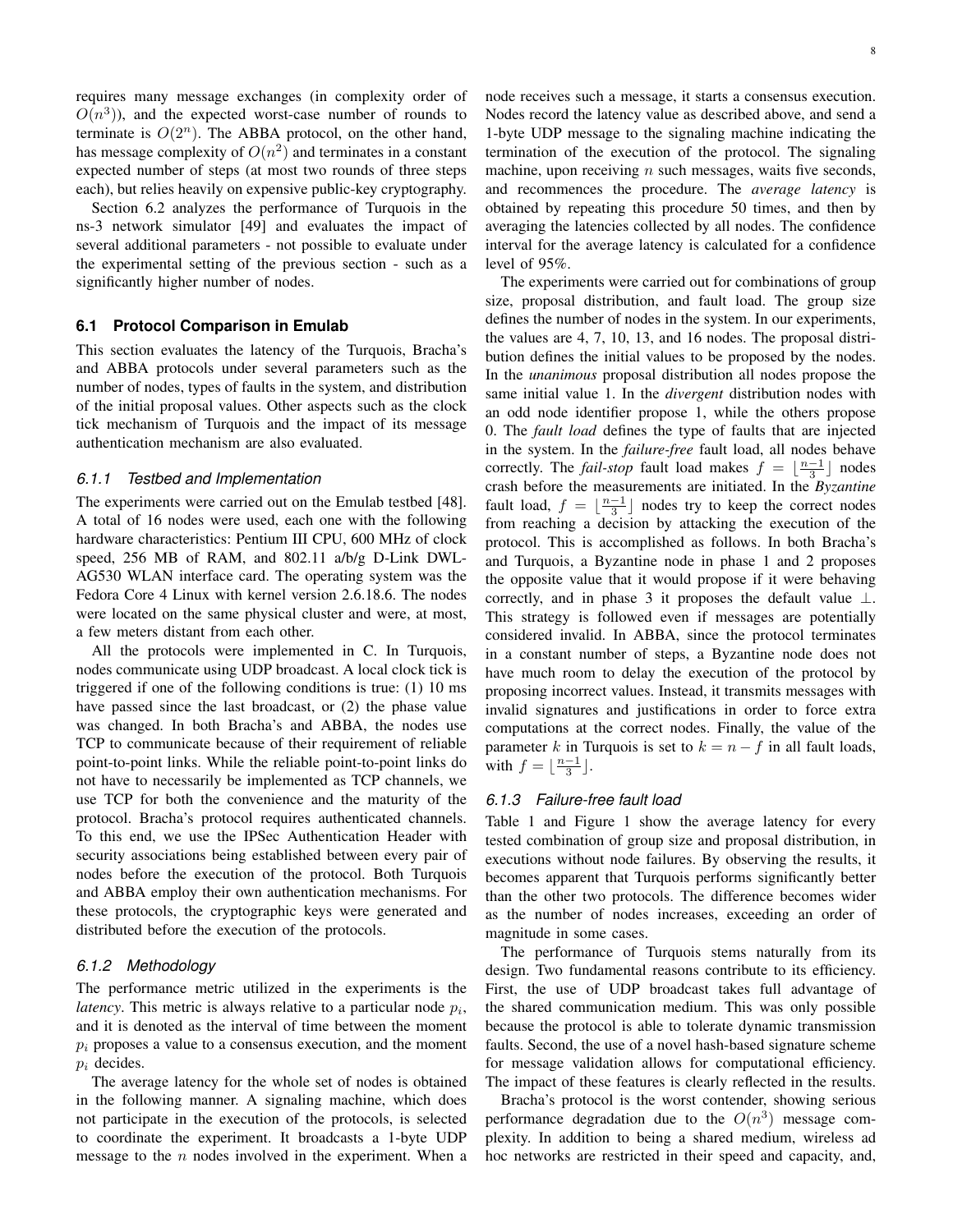|        | Average Latency $\pm$ Confidence Interval (ms) |                    |                      |                      |                      |                        |  |
|--------|------------------------------------------------|--------------------|----------------------|----------------------|----------------------|------------------------|--|
| Group  | <b>Turquois</b>                                |                    |                      | <b>ABBA</b>          | <b>Bracha</b>        |                        |  |
| Size   | unanimous                                      | divergent          | unanimous            | divergent            | unanimous            | divergent              |  |
| $n=4$  | $14.90 \pm 4.74$                               | $28.67 + 9.99$     | $74.70 + 7.93$       | $135.39 + 28.04$     | $101.06 \pm 8.15$    | $127.39 + 22.99$       |  |
| $n=7$  | $26.85 \pm 6.18$                               | $54.38 \pm 12.20$  | $125.81 + 6.22$      | $253.66 \pm 37.93$   | $552.77 \pm 31.36$   | $715.15 + 112.90$      |  |
| $n=10$ | $43.15 + 10.05$                                | $71.75 + 25.05$    | $277.90 + 12.47$     | $547.42 + 81.94$     | $1361.90 + 33.17$    | $2282.23 + 315.53$     |  |
| $n=13$ | $60.94 \pm 14.15$                              | $128.07 \pm 42.51$ | $693.39 \pm 103.45$  | $1722.44 \pm 295.05$ | $3459.10 \pm 100.34$ | $6276.91 \pm 734.11$   |  |
| $n=16$ | $87.57 \pm 22.34$                              | $236.31 \pm 77.27$ | $1914.54 \pm 283.18$ | $4309.51 \pm 750.20$ | $7321.41 + 110.69$   | $10420.00 \pm 2640.11$ |  |

Table 1

Average latency and confidence interval in a 802.11b network with no node failures (latency in milliseconds and confidence level of 95%).



Figure 1. Average latency in a 802.11b network with no node failures (logarithmic scale of base 2).

therefore, a higher number of message transmissions is bound to have a severe cost. The ABBA protocol performs better than Bracha's, but still much worse than Turquois. Despite its  $O(n^2)$  message complexity, the fact that, like Bracha's, it still requires the use of TCP channels combined with heavy cryptography proves to be too much of a burden.

The relative difference between proposal distributions was approximately the same across all protocols, with the latency roughly doubling from an unanimous to a divergent proposal distribution. The reason for this is that when nodes propose different values, the protocols usually need to execute for an additional cycle of steps. For example, in Turquois, nodes decide by the end of phase 3 with unanimous proposals, but with divergent proposals they typically decide by the end of phase 6. Under the divergent scenario, the first cycle of steps is usually not enough for nodes to decide, but is sufficient for a significant number of them to converge into the same proposal value, which leads to a decision by the end of the following cycle.

## *6.1.4 Fail-stop fault load*

Table 2 and Figure 2 show the performance of the protocols when  $f = \lfloor \frac{n-1}{3} \rfloor$  nodes crash before the execution of the protocols begins. Two observations are clear from these results. First, for all three protocols, there is practically no difference between the two proposal distributions. Since  $f$  nodes crash, for every group size tested, exactly  $n - f = \lfloor \frac{n+f}{2} \rfloor + 1$  nodes are left in the system. This means that, as the nodes make progress, they necessarily have to receive the same set of messages. Thus, never diverging in their proposal values after the first phase.



Figure 2. Average latency in a 802.11b network with failstop node failures (logarithmic scale of base 2).

The second observation is that, for the unanimous proposal distribution, in most cases the performance of the protocols is worse in the fail-stop scenario than in the fault-free experiments. At a first glance this result seems counterintuitive because when some nodes crash there is less contention on the network and, in principle, the protocols can run faster. The problem is that protocols become more sensitive to message loss when only  $n - f$  nodes are present in the system. More retransmissions are needed to ensure that nodes receive enough messages to make progress. Turquois is particularly sensitive to this fact. There are two reasons that explain this: (1) since Turquois uses UDP broadcast, a single collision can result in up to  $n - 1$  nodes not receiving a message, while in the protocols that employ TCP one collision results in just one node not receiving the message; (2) furthermore, the timeout mechanism in the current implementation of Turquois is crude when comparing to the sophistication of TCP, and is not adaptable to network conditions nor to the number of nodes involved in the communication. This also explains its proportionally wider confidence interval. An optimization of the retransmission mechanism could significantly improve the performance of Turquois in these scenarios. Nevertheless, Turquois still performs significantly better than the other two protocols with this fault load.

There are two exceptions to the observation that protocols perform better in the failure-free fault load when compared with the fail-stop fault load. They occur in Bracha's and ABBA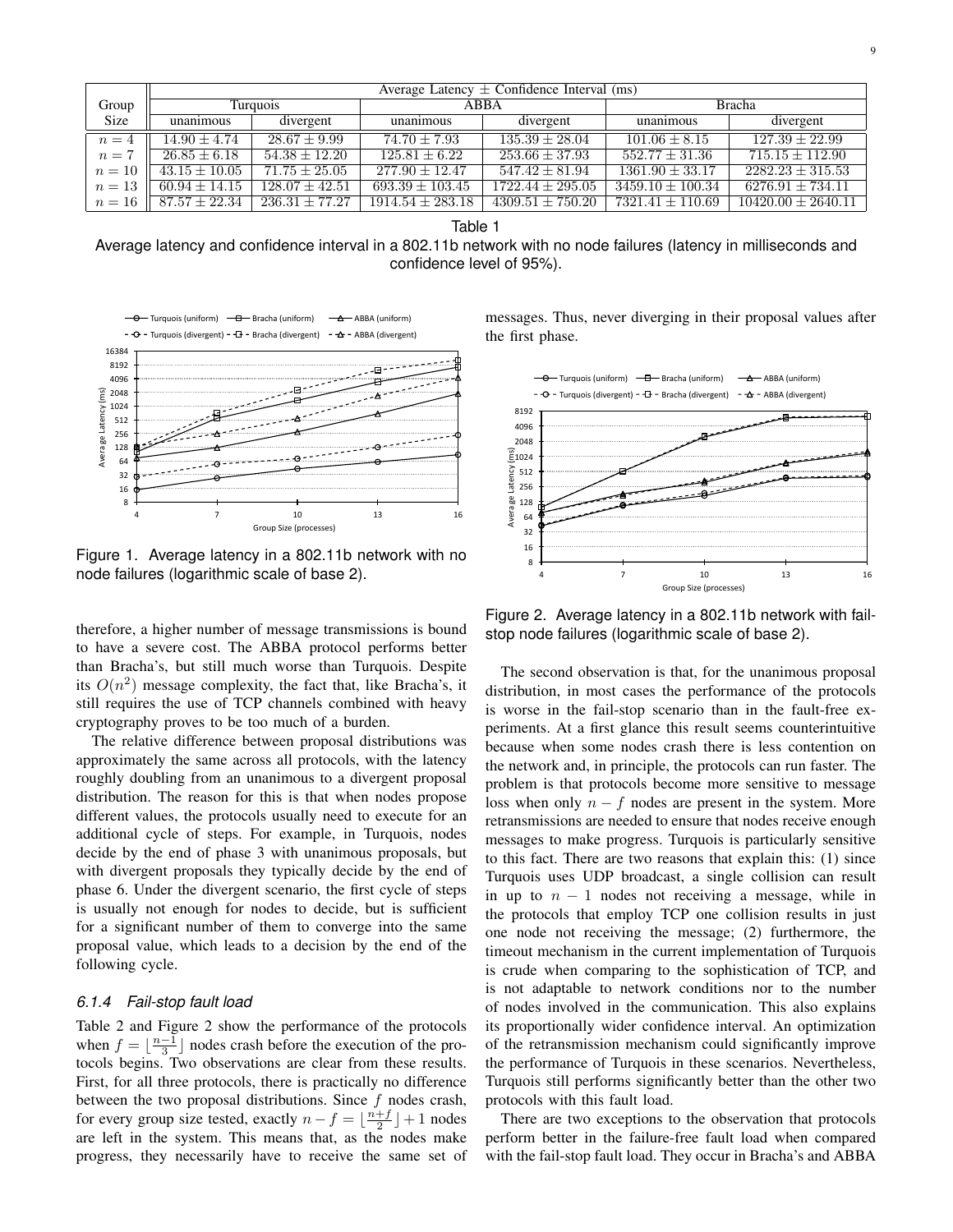|        | Average Latency $\pm$ Confidence Interval (ms) |                    |                               |                    |                      |                      |  |
|--------|------------------------------------------------|--------------------|-------------------------------|--------------------|----------------------|----------------------|--|
| Group  | Turquois                                       |                    |                               | ABBA               | <b>Bracha</b>        |                      |  |
| Size   | unanimous                                      | divergent          | unanimous                     | divergent          | unanimous            | divergent            |  |
| $n=4$  | $42.26 \pm 30.29$                              | $43.84 + 31.27$    | $77.31 + 9.17$                | $77.88 + 9.34$     | $99.29 \pm 3.05$     | $99.61 \pm 3.17$     |  |
| $n=7$  | $106.28 + 37.98$                               | $110.18 + 22.00$   | $183.20 + 15.96$              | $169.90 + 6.18$    | $516.26 \pm 26.70$   | $519.76 + 37.63$     |  |
| $n=10$ | $168.45 \pm 39.46$                             | $188.95 \pm 35.05$ | $\overline{310.97} \pm 15.61$ | $335.93 \pm 24.09$ | $2488.75 \pm 52.53$  | $2619.35 \pm 75.43$  |  |
| $n=13$ | $375.00 \pm 56.03$                             | $387.22 \pm 60.06$ | $747.56 + 44.77$              | $771.68 \pm 52.71$ | $5992.63 \pm 143.00$ | $6267.88 \pm 355.51$ |  |
| $n=16$ | $395.96 \pm 55.11$                             | $422.65 \pm 82.41$ | $180.03 + 109.18$             | $1284.83 + 103.64$ | $6362.68 \pm 136.64$ | $6469.38 \pm 159.40$ |  |

Table 2

Average latency and confidence interval in a 802.11b network with fail-stop node failures (latency in milliseconds and confidence level of 95%).

when  $n = 16$ . This indicates that there may be a turning point where the group size becomes more stringent to performance than sensitivity to message loss, although experiments with higher numbers of nodes would be necessary to confirm this.

#### *6.1.5 Byzantine fault load*

Table 3 and Figure 3 show the performance of the protocols when  $f = \lfloor \frac{n-1}{3} \rfloor$  nodes act according to a malicious strategy. It is interesting to note that the *relative* difference between the unanimous and divergent proposal distributions is similar to the scenario with no node failures, with the latency very roughly doubling in the divergent distribution. Like in the failure-free scenario, this is due to divergent proposal values forcing nodes to execute for extra rounds to reach a decision.



Figure 3. Average latency in a 802.11b network with Byzantine node failures (logarithmic scale of base 2).

When compared directly to the failure-free scenario, this fault load suffers from a performance degradation that becomes increasingly noticeable with a higher group size, specially with a divergent proposal distribution. The reason for this is that many messages broadcast by Byzantine nodes carry values that fail to pass the validation mechanisms of the protocols. The result is that, similarly to the fail-stop scenario, protocols become sensitive to message loss with the added burden of a higher contention (with  $n$  nodes broadcasting messages). As for Turquois, despite its non-optimized timeout mechanism making it more sensitive to this issue, it is still the faster protocol.

#### *6.1.6 Timeout Mechanism of Turquois*

Under the experiments carried out so far, Turquois employed a constant local clock tick value of 10 ms. Here we analyze how an optimized local clock tick can impact the performance of the protocol. To this end, Turquois was executed with a variable number of nodes - 4 to 16 - and local clock tick value - 2, 5, 10, 20, 50, and 100 ms. Every other parameter was fixed. The protocol was run in a 802.11b network with the failure-free fault load and a unanimous proposal distribution.



Figure 4. Average latency in a 802.11b network with varying timeout value.

The graph from Figure 4 shows how the latency of the protocol can be affected by the local clock tick value. As it can be observed, a poorly chosen timeout value can severely impair the performance. A low timeout value can be particularly harmful. It generates too much contention in the network, which results in considerable message loss, severely degrading performance. It can also be observed that as the number of nodes increases, the optimal timeout value tends to be higher in order to alleviate the contention created by having extra nodes in the system. These observations indicate that Turquois and other protocol sharing a similar structure could benefit from having an adaptive timeout that self-adjusts in reaction to the network conditions. Some of the authors are currently involved in ongoing investigation regarding this possibility [50].

### *6.1.7 Cryptography*

A key aspect for the performance of Turquois is the novel message authentication it employs. This section measures the impact of our hash-bashed signature mechanism as compared to classical RSA signatures. Figure 5 compares the performance of Turquois using the hash-bashed message authentication mechanism of Section 5 with the alternative of employing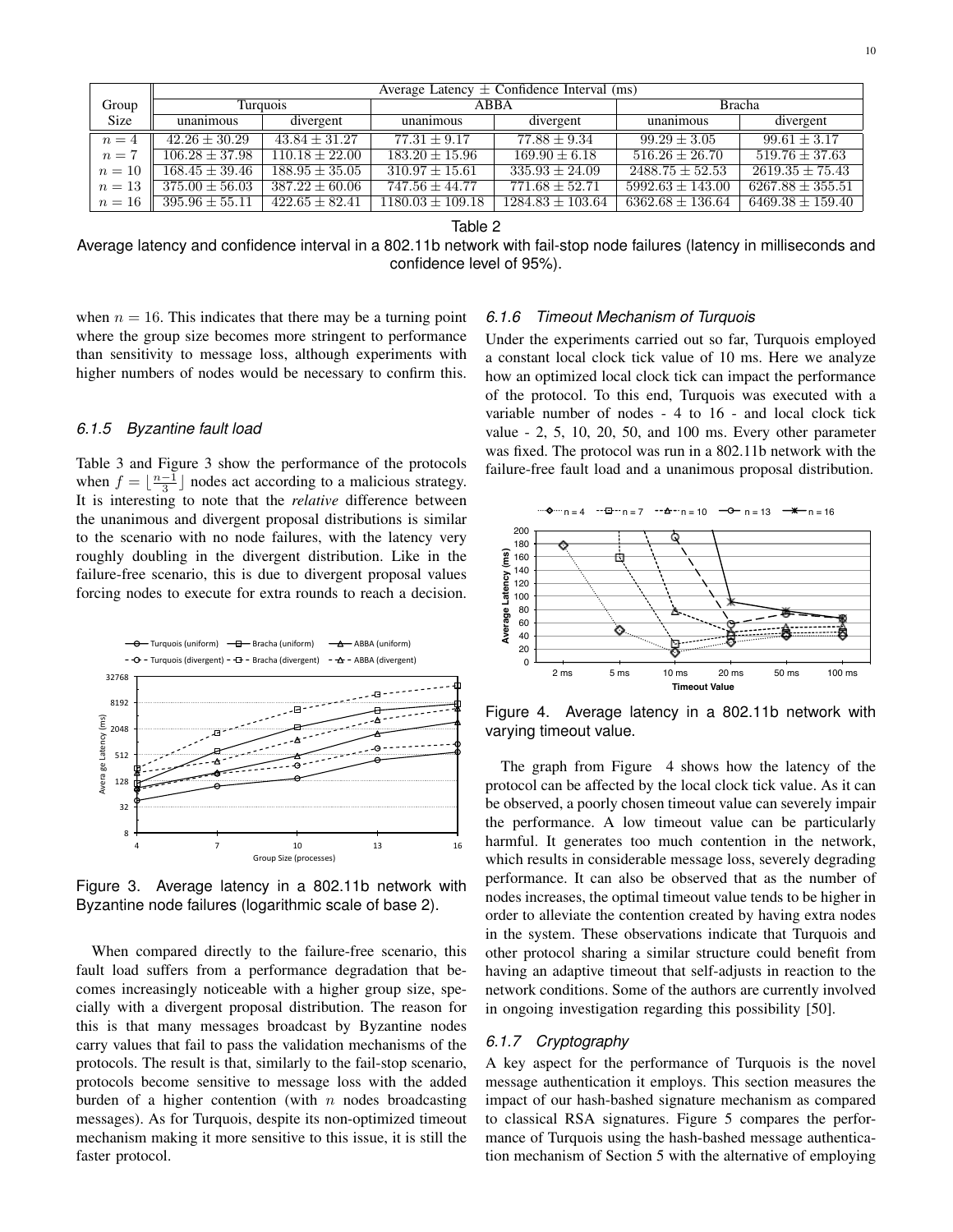|             | Average Latency $\pm$ Confidence Interval (ms) |                    |                      |                      |                      |                        |  |
|-------------|------------------------------------------------|--------------------|----------------------|----------------------|----------------------|------------------------|--|
| Group       | Turquois                                       |                    |                      | ABBA                 | <b>Bracha</b>        |                        |  |
| <b>Size</b> | unanimous                                      | divergent          | unanimous            | divergent            | unanimous            | divergent              |  |
| $n=4$       | $44.74 \pm 30.16$                              | $80.18 + 33.93$    | $87.65 + 22.38$      | $197.78 + 25.25$     | $111.16 + 6.99$      | $248.66 + 38.80$       |  |
| $n=7$       | $96.20 \pm 37.88$                              | $186.74 \pm 60.54$ | $198.69 + 17.72$     | $361.53 + 48.41$     | $619.09 + 23.40$     | $1634.17 + 236.21$     |  |
| $n=10$      | $145.22 + 23.21$                               | $288.94 + 64.04$   | $481.83 + 31.10$     | $1137.94 \pm 37.78$  | $2216.42 + 54.17$    | $5633.47 + 668.64$     |  |
| $n=13$      | $386.39 \pm 38.57$                             | $719.79 \pm 72.57$ | $1573.46 \pm 110.70$ | $3276.53 \pm 211.76$ | $5445.93 + 114.10$   | $12656.41 + 1572.59$   |  |
| $n=16$      | $590.95 \pm 76.14$                             | $904.27 \pm 83.48$ | $2940.68 \pm 426.93$ | $6045.06 \pm 533.52$ | $7698.29 \pm 180.10$ | $20412.36 \pm 2271.55$ |  |

Table 3

Average latency and confidence interval in a 802.11b network with Byzantine node failures (latency in milliseconds and confidence level of 95%).

instead RSA signatures of 1024, 2048, and 4096 bits in length. For this experiment, the protocol was executed in 802.11b network with the failure-free fault load and a unanimous proposal distribution.



Figure 5. Average latency in a 802.11b network with RSA and hash-based message authentication mechanisms (logarithmic scale of base 2).

From the graph, it can be observed that Turquois benefits immensely from the hash-based authentication mechanism. It is important to establish that an increase in group size does not translate to the generation of more signatures by each node (each node generates exactly one signature per communication round regardless of the group size). It does, however, imply the verification of more signatures, but verification is at least an order of magnitude faster than generation. The fact that the curves for the RSA-based executions grow little with the group size is an indicator that the bottleneck lies more with the computation and less with the communication. This justifies the employment of efficient cryptographic techniques, specially because it significantly improves performance with practical group sizes.

### **6.2 Simulation**

This section analyzes the performance of Turquois in the ns-3 network simulator [49]. It tests Turquois under some additional parameters that could not be captured by the Emulab testbed, such as a higher number of nodes - up to 100 - and the physical distribution of the nodes. More specifically, this section (1) complements the previous analysis of how the timeout value affects performance, and (2) it evaluates Turquois considering the physical distribution of the nodes. Every experiment is carried out in a simulated 802.11b ad-hoc network with a failure-free fault load and unanimous value proposals.

#### *6.2.1 Timeout Value*

Figures 6 and 7 plot the average latency and average rounds to termination of Turquois as a function of the timeout value. Figure 6 shows the curves for 4, 10, and 25 nodes, and Figure 7 show the curves for 50, 75, and 100 nodes.



Figure 6. Average latency of Turquois with varying timeout value for 4, 10, and 25 nodes.



Figure 7. Average latency of Turquois with varying timeout value for 50, 75, and 100 nodes.

The results obtained via simulation are congruent with the observed trend of the experimental evaluation of Section 6.1.6. A relatively low timeout value generates too much contention, which significantly affects performance. As the timeout value increases, the performance becomes better until it reaches a sweet spot (which seems to be roughly around  $n$  ms). After that, the latency increases linearly with the timeout value. This pattern is clearly observable with  $n = 25$  and, to a lesser extent, with  $n = 10$ . With  $n = 4$ , the number of nodes is too low to cause any significant contention, even with very low timeout values. With  $n = 50$ ,  $n = 75$ , and  $n = 100$ , it can only be observed the latency approaching its sweet spot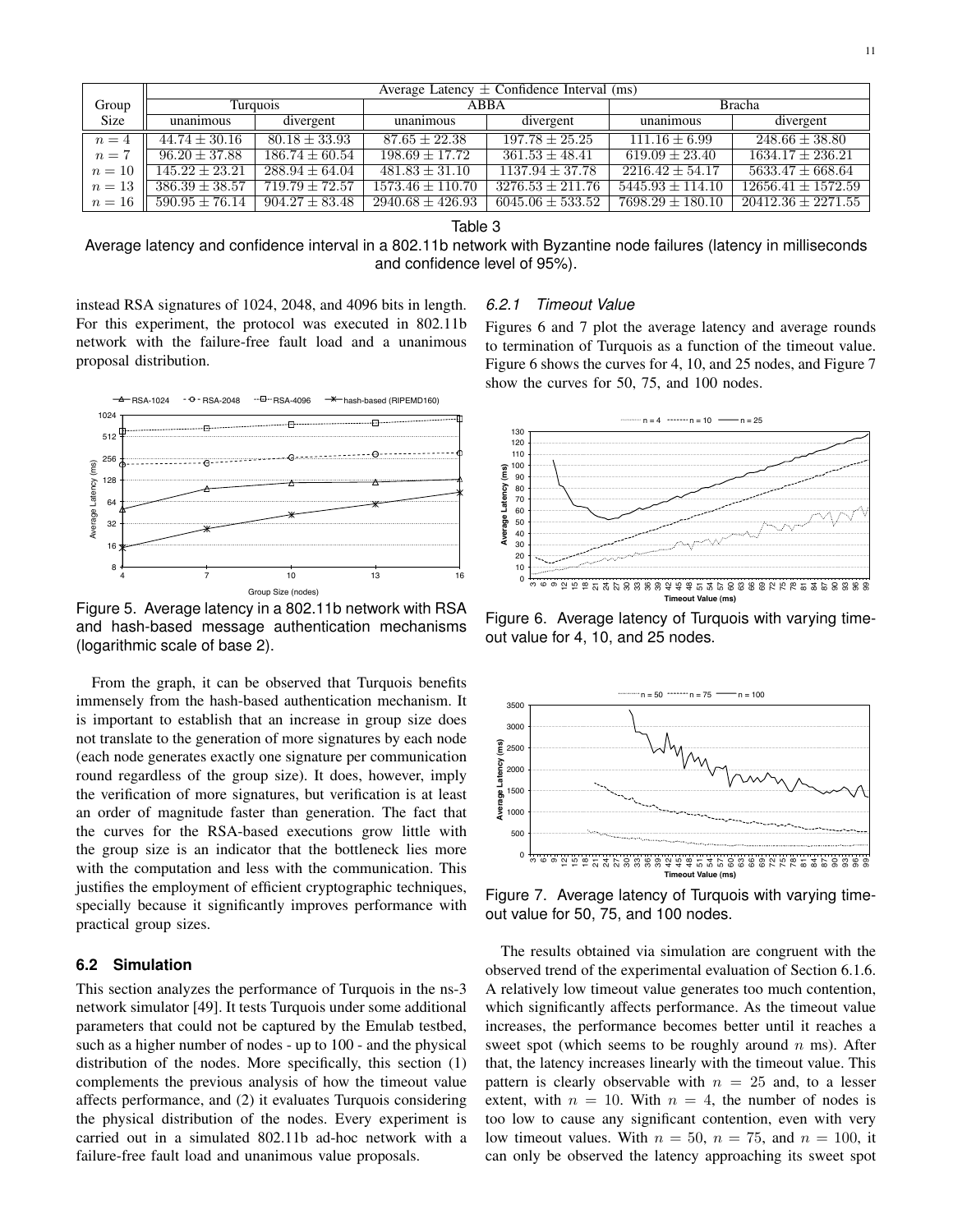(actually, in  $n = 50$ , it can still be observed an increase in latency towards the higher timeout values, but very slightly). Notice that the curves begin being drawn for a progressively higher timeout value with increasing  $n$ . For example, with  $n = 50$  the curve only starts at  $timeout = 19$ , with  $n = 75$ it starts at *timeout* = 21, and with  $n = 100$  at *timeout* = 31. This is because with lower timeout values the contention generated was so much that the algorithm did not terminate in a reasonable number of steps (i.e., within 1000 rounds).

#### *6.2.2 Node Density*

This section analyzes the performance of Turquois by varying the node density (i.e., the physical area for a given number of nodes). For this simulation, the nodes were uniformly distributed within a disc of varying radius - 10, 90, and 130 meters. Figure 8 plots the average number of rounds until termination and Figure 9 plots the average percentage of nodes that a node is *connected*<sup>4</sup> to, which we call the average node connectivity.

The first observation is that the number of rounds increases linearly with the number of nodes. The second is that the number of rounds also increases with higher disc radius. The latter exposes a tradeoff between performance and connectivity and shows the practical tolerance of the protocol to reduced connectivity, i.e., the algorithm can still terminate with an average connectivity that implies more transmission failures than those admitted by the liveness threshold. For example, with  $n = 100$ , the assumed parameters were  $f = 0$  (we assumed no node failures) and  $k = 67$ . This gives  $\sigma \le 1715$ . According to Figure 9, for  $n = 100$ , the average connectivity was slightly less than 0.75. This means that, on each communication round, at least 25% of the system messages were lost, yielding a total count of at least  $0.25n^2 = 2500$  omission failures per round, which is considerably higher than  $\sigma$ . These results are in no way contradictory with the liveness threshold. While a number of omissions equal or below  $\sigma$  guarantees progress, this does not imply that every omission pattern above  $\sigma$  must block the progress of the protocol. In practice, many of these patterns are benign and still allow for the protocol to make progress.



Figure 8. Average Rounds of Turquois with disc radius of 10, 90, and 130 meters.





Figure 9. Average Node Connectivity of Turquois with disc radius of 10, 90, and 130 meters.

## **7 CONCLUSIONS**

The paper presented Turquois, an Byzantine fault-tolerant binary consensus protocol specifically designed for wireless ad-hoc networks. Its design takes into account the typically constrained resources of wireless ad-hoc environments, while aiming for optimal resilience parameters. The protocol tolerates  $f < \frac{n}{3}$  Byzantine nodes. Furthermore, it assumes communication to be inherently unreliable by incorporating the *communication failure model* [7]. *Safety* is maintained despite unrestricted message omissions, and *liveness* is ensured in rounds where the number of omissions is bounded by  $\sigma \leq \lceil \frac{n-t}{2} \rceil (n-k-t) + k - 2$ , where k is the number of nodes required to decide, and  $t \leq f$  is the number of nodes that are actually faulty. The timing assumptions are also very weak, requiring only a local timeout on each node to ensure these keep sending messages.

The key to its performance was the decision to assume unreliable communication, which allows the protocol to take full advantage of the broadcasting medium, where the cost of transmitting a message to multiple nodes can be just the same of sending it to a single one. Furthermore, the protocol avoids the use of public-key cryptography during its normal operation in order to preserve the computational power of mobile nodes, which is usually limited. The protocol was subject to a comparative performance evaluation against two well-known intrusion-tolerant consensus protocols. The results showed that, regardless of the type of faults present in the system, Turquois significantly outperforms the other protocols, in particular as the number of nodes in the system increases.

## **REFERENCES**

- [1] A. Clementi, A. Monti, and R. Silvestri, "Selective families, superimposed codes, and broadcasting on unknown radio networks," in *Proceedings of the 12th Annual ACM-SIAM Symposium on Discrete Algorithms*, 2001, pp. 709–718.
- [2] D. R. Kowalski, "On selection problem in radio networks," in *Proceedings of the 24th ACM Symposium on Principles of Distributed Computing*, 2005, pp. 158–166.
- [3] J. A. Misener, R. Sengupta, and H. Krishnan, "Cooperative collision warning: Enabling crash avoidance with wireless technology," in *12th World Congress on ITS*, 2005.
- [4] H. Moniz, A. Tedeschi, N. F. Neves, and M. Correia, "A distributed systems approach to airborne self-separation," in *Computational Models, Software Engineering and Advanced Technologies in Air Transportation*, L. Weigang, A. Barros, and I. Oliveira, Eds. IGI Global, 2009.
- [5] M. D. Brown, "Air traffic control using virtual stationary automata," Master's thesis, Massachusetts Institute of Technology, 2007.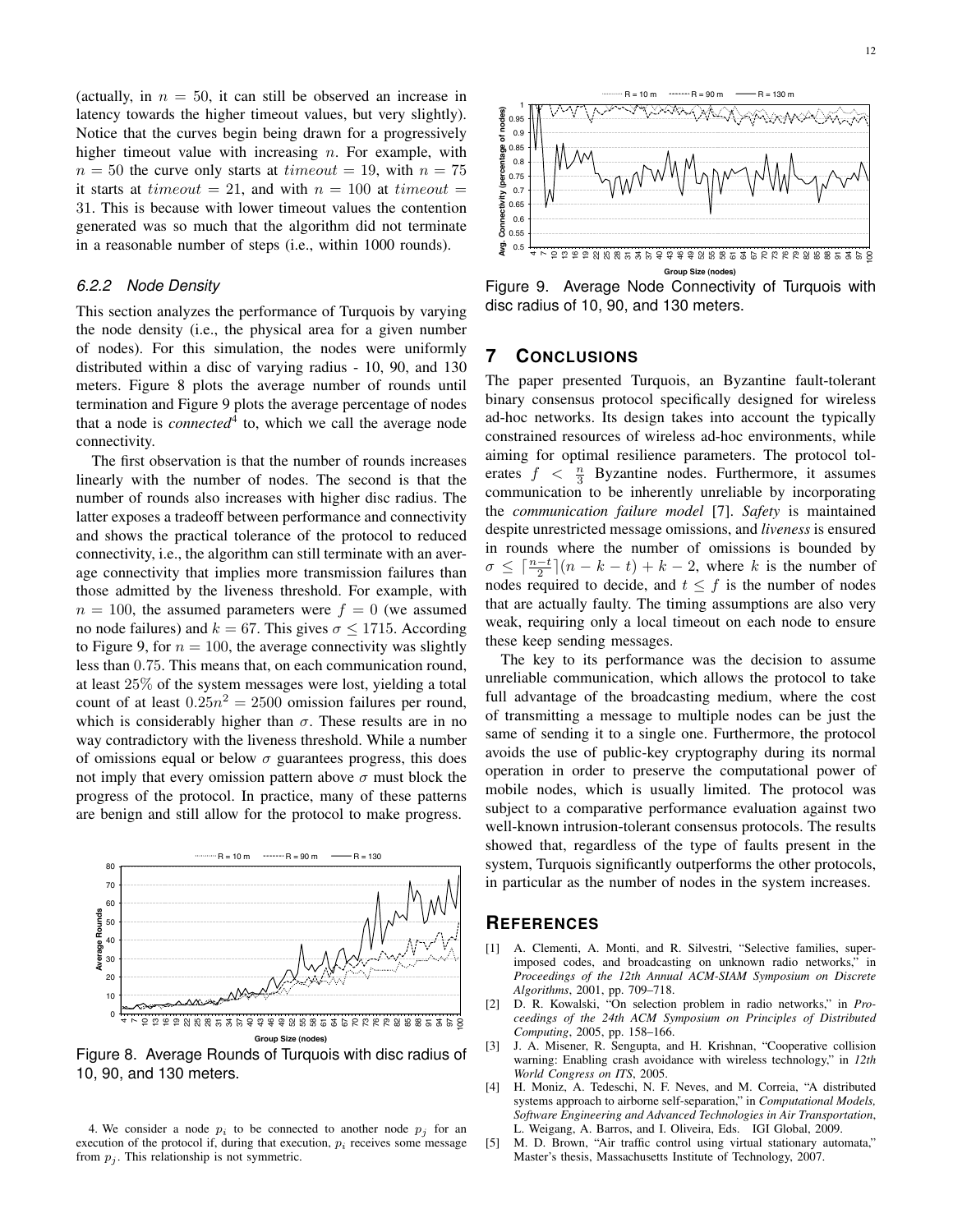- [6] M. J. Fischer, N. A. Lynch, and M. S. Paterson, "Impossibility of distributed consensus with one faulty process," *Journal of the ACM*, vol. 32, no. 2, pp. 374–382, 1985.
- [7] N. Santoro and P. Widmeyer, "Time is not a healer," in *Proceedings of the 6th Symposium on Theoretical Aspects of Computer Science*, 1989, pp. 304–313.
- [8] A. Bessani, P. Sousa, M. Correia, N. F. Neves, and P. Veríssimo, "The CRUTIAL way of critical infrastructure protection," *IEEE Security and Privacy*, vol. 6, no. 6, pp. 44–51, 2008.
- [9] M. K. Reiter, "The Rampart toolkit for building high-integrity services," in *Theory and Practice in Distributed Systems*. Springer-Verlag, 1995, vol. 938, pp. 99–110.
- [10] A. Vahdat and D. Becker, "Epidemic routing for partially-connected ad hoc networks," Duke University, Tech. Rep. CS-2000-06, 2000.
- [11] B. Awerbuch, D. Holmer, C. Nita-Rotaru, and H. Rubens, "An ondemand secure routing protocol resilient to byzantine failures," in *Proceedings of the 1st ACM workshop on wireless security*, 2002, pp. 21–30.
- [12] C. Koo, "Broadcast in radio networks tolerating Byzantine adversarial behavior," in *Proceedings of the 23rd Annual ACM Symposium on Principles of Distributed Computing*, 2004, pp. 275–282.
- [13] A. Pelc and D. Peleg, "Broadcasting with locally bounded byzantine faults," *Information Processing Letters*, vol. 93, no. 3, pp. 109–115, 2005.
- [14] V. Drabkin, R. Friedman, and M. Segal, "Efficient byzantine broadcast in wireless ad-hoc networks," in *Proceedings of the International Conference on Dependable Systems and Networks*, 2005, pp. 160–169.
- [15] V. Bhandari and N. Vaidya, "On reliable broadcast in a radio network," in *Proceedings of the 24th ACM Symposium on Principles of Distributed Computing*, 2005, pp. 138–147.
- [16] C.-Y. Koo, V. Bhandari, J. Katz, and N. H. Vaidya, "Reliable broadcast in radio networks: the bounded collision case," in *Proceedings of the 25th annual ACM symposium on Principles of distributed computing*. ACM, 2006, pp. 258–264.
- [17] N. Badache, M. Hurfin, and R. Macedo, "Solving the consensus problem in a mobile environment," in *Proceedings of the 18th IEEE International Performance, Computing, and Communications Conference*, 1999, pp. 29–35.
- [18] T. Chandra and S. Toueg, "Unreliable failure detectors for reliable distributed systems," *Journal of the ACM*, vol. 43, no. 2, pp. 225–267, 1996.
- [19] H. Seba, N. Badache, and A. Bouabdallah, "Solving the consensus problem in a dynamic group: an approach suitable for a mobile environment," in *Proceedings of the 7th IEEE International Symposium on Computers and Communications*, 2002, pp. 327–332.
- [20] W. Wu, J. Cao, J. Yang, and M. Raynal, "Design and performance evaluation of efficient consensus protocols for mobile ad hoc networks,' *IEEE Transactions on Computers*, vol. 56, no. 8, pp. 1055–1070, August 2007.
- [21] E. Vollset and P. D. Ezhilchelvan, "Design and performance-study of crash-tolerant protocols for broadcasting and reaching consensus in MANETs," in *Proceedings of the 24th IEEE Symposium on Reliable Distributed Systems*, 2005, pp. 166–175.
- [22] N. Santoro and P. Widmayer, "Agreement in synchronous networks with ubiquitous faults," *Theoretical Computer Science*, vol. 384, no. 2-3, pp. 232–249, 2007.
- [23] G. Chockler, M. Demirbas, S. Gilbert, C. Newport, and T. Nolte, "Consensus and collision detectors in wireless ad hoc networks," in *Proceedings of the 24th ACM Symposium on Principles of Distributed Computing*, 2005.
- [24] F. Borran, R. Prakash, and A. Schiper, "Extending Paxos/LastVoting with an adequate communication layer for wireless ad hoc networks, in *Proceedings of the 27th IEEE International Symposium on Reliable Distributed Systems*, 2008, pp. 227–236.
- [25] B. Charron-Bost and A. Schiper, "The heard-of model: Computing in distributed systems with benign failures," *Distributed Computing*, vol. 22, no. 1, pp. 49–71, 2009.
- [26] L. Lamport, "The part-time parliament," *ACM Transactions on Computer Systems*, vol. 16, no. 2, pp. 133–169, 1998.
- [27] M. Biely, J. Widder, B. Charron-Bost, A. Gaillard, M. Hutle, and A. Schiper, "Tolerating corrupted communication," in *Proceedings of the 26th ACM Symposium on Principles of Distributed Computing*, 2007, pp. 244–253.
- [28] U. Schmid, B. Weiss, and I. Keidar, "Impossibility results and lower bounds for consensus under link failures," *SIAM Journal on Computing*, vol. 38, no. 5, pp. 1912–1951, 2009.
- [29] H. Moniz, N. F. Neves, M. Correia, and P. Veríssimo, "Randomization can be a healer: Consensus with dynamic omission failures," in *Proceedings of the 23rd International Symposium on Distributed Computing*, 2009, pp. 63–77.
- [30] R. Boichat, P. Dutta, S. Frolund, and R. Guerraoui, "Deconstructing paxos," *SIGACT News*, vol. 34, no. 1, pp. 47–67, March 2003.
- [31] M. Castro and B. Liskov, "Practical Byzantine fault tolerance," in *Proceedings of the Third Symposium on Operating Systems Design and Implementation*, 1999, pp. 173–186.
- [32] J. P. Martin and L. Alvisi, "Fast byzantine consensus," *IEEE Transactions on Dependable and Secure Computing*, vol. 3, no. 3, pp. 202–215, 2006.
- [33] F. Borran and A. Schiper, "A leader-free Byzantine consensus algorithm," in *Proceedings of the 11th International Conference on Distributed Computing and Networking*, 2010, pp. 67–78.
- [34] L. Lamport and J. Gray, "Consensus on transaction commit," *ACM Transactions on Database Systems*, vol. 31, no. 1, pp. 133–160, 2006.
- [35] V. Hadzilacos and S. Toueg, "Fault-tolerant broadcasts and related problems," in *Distributed Systems*, S. Mullender, Ed. ACM Press / Addison-Wesley, 1993, ch. 5, pp. 97–146.
- [36] M. Correia, N. F. Neves, and P. Veríssimo, "From consensus to atomic broadcast: Time-free Byzantine-resistant protocols without signatures," *Computer Journal*, vol. 41, no. 1, pp. 82–96, Jan. 2006.
- [37] J. Zhang and W. Chen, "Implementing uniform reliable broadcast with binary consensus in systems with fair-lossy links," *Information Processing Letters*, vol. 110, no. 1, pp. 13–19, 2009.
- [38] H. Moniz, N. F. Neves, M. Correia, and P. Veríssimo, "RITAS: Services for randomized intrusion tolerance," *IEEE Transactions on Dependable and Secure Computing*, vol. 8, no. 1, pp. 122–136, 2011.
- [39] C. Cachin, K. Kursawe, and V. Shoup, "Random oracles in Constantinople: Practical asynchronous Byzantine agreement using cryptography," in *Proceedings of the 19th ACM Symposium on Principles of Distributed Computing*, Jul. 2000, pp. 123–132.
- [40] R. Guerraoui and A. Schiper, "The generic consensus service," *IEEE Transactions on Software Engineering*, vol. 27, no. 1, pp. 29–41, 2001.
- [41] M. O. Rabin, "Randomized Byzantine generals," in *Proceedings of the 24th Annual IEEE Symposium on Foundations of Computer Science*, 1983, pp. 403–409.
- [42] C. Cachin, K. Kursawe, and V. Shoup, "Random oracles in Constantinople: Practical asynchronous Byzantine agreement using cryptography," *Journal of Cryptology*, vol. 18, no. 3, pp. 219–246, 2005.
- [43] M. Ben-Or, "Another advantage of free choice: Completely asynchronous agreement protocols," in *Proceedings of the 2nd ACM Symposium on Principles of Distributed Computing*, 1983, pp. 27–30.
- [44] G. Bracha, "An asynchronous  $|(n-1)/3|$ -resilient consensus protocol," in *Proceedings of the 3rd ACM Symposium on Principles of Distributed Computing*, 1984, pp. 154–162.
- [45] T. Srikanth and S. Toueg, "Simulating authenticated broadcasts to derive simple fault-tolerant algorithms," *Distributed Computing*, vol. 2, no. 2, pp. 80–94, 1987.
- [46] A. J. Menezes, P. C. V. Oorschot, and S. A. Vanstone, *Handbook of Applied Cryptography*. CRC Press, 1997.
- [47] R. Rivest, A. Shamir, and L. Adleman, "A method for obtaining digital signatures and public-key cryptosystems," *Communications of the ACM*, vol. 21, no. 2, pp. 120–126, February 1978.
- [48] B. White, J. Lepreau, L. Stoller, R. Ricci, S. Guruprasad, M. Newbold, M. Hibler, C. Barb, and A. Joglekar, "An integrated experimental environment for distributed systems and networks," in *Proceedings of the 5th Symposium on Operating Systems Design and Implementation*, 2002, pp. 255–270.
- [49] T. R. Henderson, S. Roy, S. Floyd, and G. F. Riley, "ns-3 project goals," in *Proceedings from the 2006 Workshop on ns-2: the IP Network Simulator*, 2006, p. 13.
- [50] M. Dixit, H. Moniz, and A. Casimiro, "Timeout-based adaptive consensus: improving performance through adaptation," in *Proceedings of the 27th Annual ACM Symposium on Applied Computing*, 2012, pp. 492– 497.

**Henrique Moniz** obtained his PhD from the University of Lisbon in 2010. He spent two semesters at the same institution as an Invited Assistant Professor and joined Microsoft Research in 2011 as a Post-Doctoral Researcher. He is currently an associate researcher at INESC-ID. His research interests lie in distributed systems and security. He has